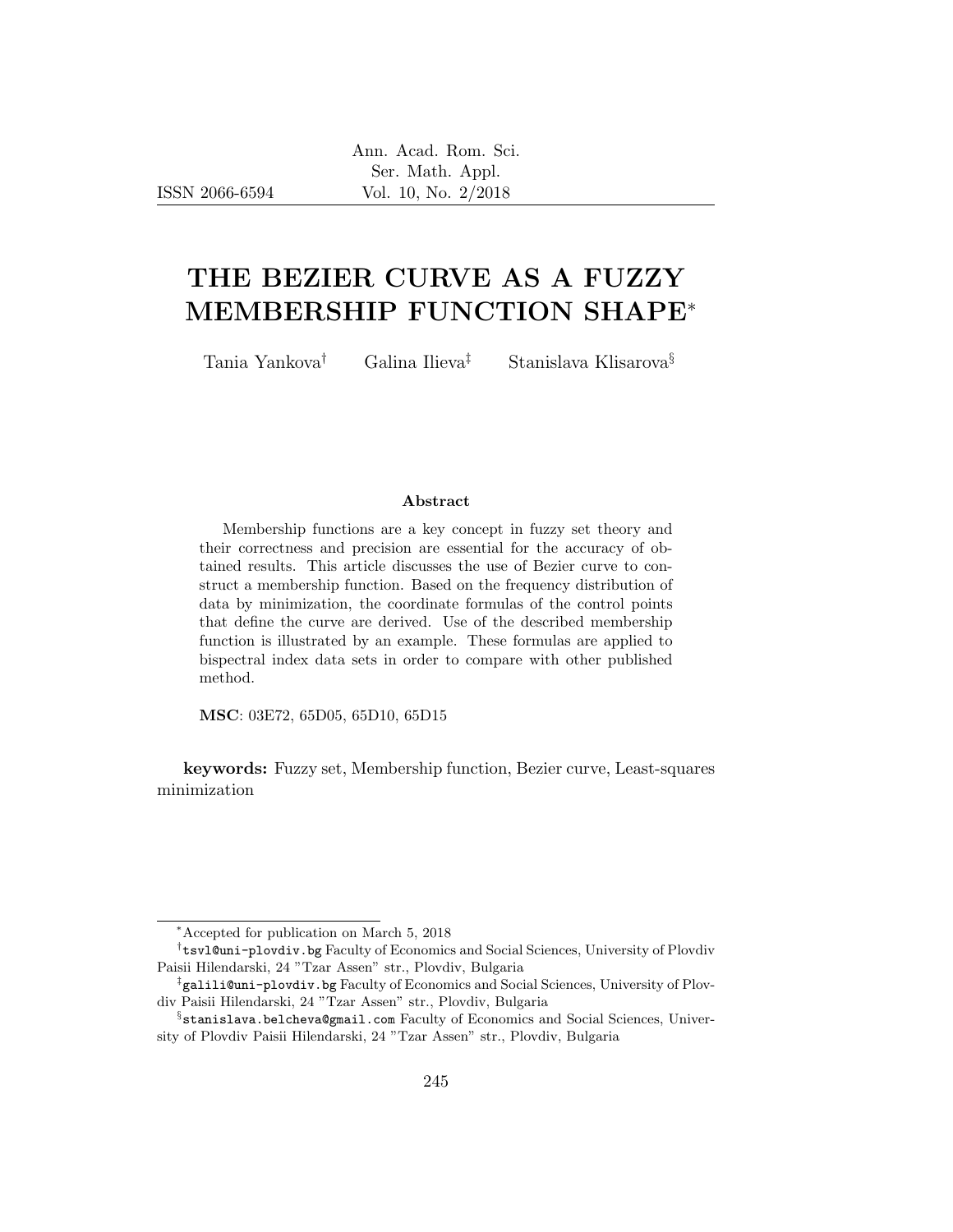#### 1 Introduction

The fuzzy set theory was first introduced by Lotfi Zadeh in the 1960s as a way to capture uncertainty and vagueness often overlooked in complex systems. It can be considered as a generalization of classical set theory. Constructing fuzzy rules and building a proper membership function have been challenges for several decades by now.

The fuzzy membership function is a key concept in designing fuzzy systems. Proper and precise use of the membership function is essential for the accuracy of obtained results. Therefore, construction a membership function and determining its parameters continues to be a current issue that many researchers are focused on and have been proposing new approaches and algorithms in recent years. For example, Wu and Chen in [16] created an algorithm for developing membership functions based on  $\alpha$ -cuts of equivalence relations and induced the fuzzy rules from the numerical training data set. Yang and Bose [17] introduced automatic fuzzy membership generation with unsupervised learning where the proper cluster is generated and then the fuzzy membership function is generated according to this cluster. Feng, Li and Hu [3] suggested a training algorithm for Hierarchical Hybrid Fuzzy-Neural Networks, based on Gaussian membership function. Viattchenin, Tati and Damaratski [15] presented the problem of constructing Gaussian membership functions derived from the data by using heuristing algorithm of possibilistic clustering. Hasuike, Katagiri and Tsubaki [5] suggested that an appropriate membership function algorithm integrate the fuzzy Shannon entropy with a piecewise linear function into subjective intervals estimation by heuristic method. Jain and Khare [8] presented a mechanism for generating membership functions that exploits the properties of Bezier curves.

For the construction of membership functions by numerical data set, Nasibov and Ulutagay in [10] used Gaussian function. Later Nasibov and Peker in [11] suggest using another exponential function as a better option for solving the same task and prove its advantage. The idea of this study was born by [11] and consists in constructing a membership function through approximation of a frequency distribution by a Bezier curve.

The rest of the paper is organized as follows: Section 2 consists of two parts. In 2.1, basic concepts of fuzzy sets theory are outlined briefly. In 2.2, the approach and results of previous research related to the present study are described. In Section 3, formulas for determining the coordinates of the Bezier curve control points are derived. Section 4 presents an algorithm for building a membership function via the Bezier curve base on the frequency distribution points and specifies an analytical expression of the proposed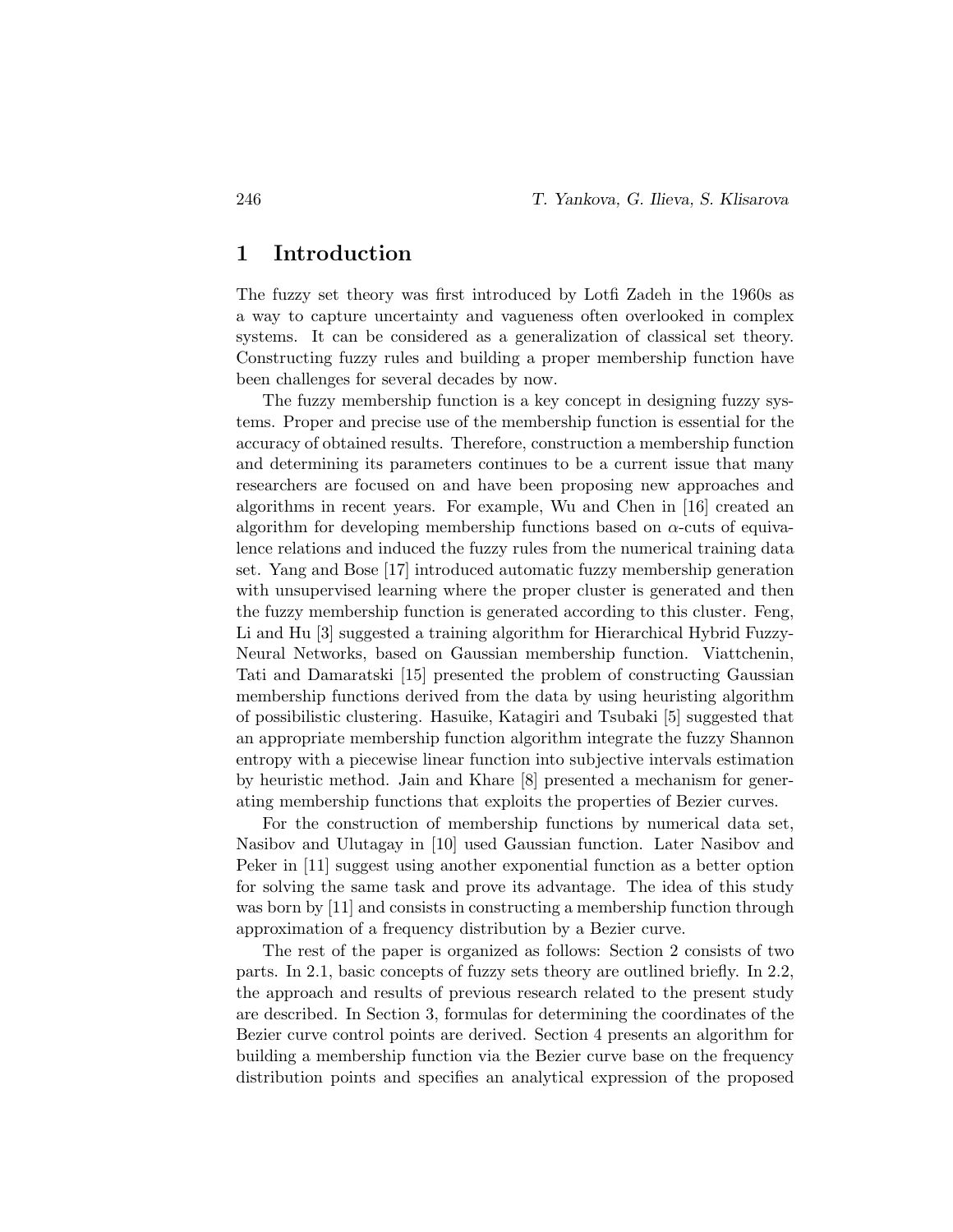membership function. The frequency distributions published in [11] are used to illustrate the proposed method. In Section 5, the described function is compared to the exponential function of Nasibov and Peker [11]. Some summaries have been made and guidelines for future research have been identified.

### 2 A brief preliminary

#### 2.1 Some basic concepts of fuzzy sets theory

The concepts and principles of fuzzy sets theory can be found in [1, 7, 12, 18]. Definitions of the some basic notions used in the following presentation will be briefly listed here.

Let X be a collection of objects and  $x \in X$ . A fuzzy set A in X is the set of ordered pairs  $A = \{(x, \mu_A(x)) \mid x \in X\}$ , where  $\mu_A(x): X \to T \subseteq [0, 1]$ is called a membership function for the fuzzy set A.

If sup  $\mu_A(x) = 1$ , then A is called normal fuzzy set. If sup  $\mu_A(x) < 1$ , then A is subnormal.

The support of A is the subset of points of X at which  $\mu_A(x)$  is positive, i.e.  $support(A) = \{x \in X \mid \mu_A(x) > 0\}.$ 

For any  $\alpha > 0$ ,  $\alpha \in T \subseteq [0,1]$ , an  $\alpha$ -cut or  $\alpha$ -level of the fuzzy set A in X is the set  $A^{\alpha} = \{x \mid x \in X, \mu_A(x) \ge \alpha\}.$ 

The fuzzy set A is convex if and only if for any  $x_1, x_2 \in X$  and any  $\lambda \in [0, 1]$  is fulfilled:

$$
\mu_A(\lambda x_1 + (1 - \lambda)x_2) \ge \min\{\mu_A(x_1), \mu_A(x_2)\}.
$$
 (1)

A fuzzy number A is a fuzzy set in the real line  $\Re$  with the membership function  $\mu_A(x)$ :  $\Re \to [0, 1]$  that satisfies the conditions for normality, convexity and piecewise continuity and  $support(A)$  is bounded.

Remark 1 For a fuzzy number, the convexity defined by (1) means that the membership function is monotonic or that it is first monotonically increasing and then monotonically decreasing.

#### 2.2 Publications related to this research

The choice of membership function type is determined by the ability of the shape of its graph to approximate with sufficient accuracy the shape of the frequency distribution of  $x_1, x_2, \ldots, x_N$  data.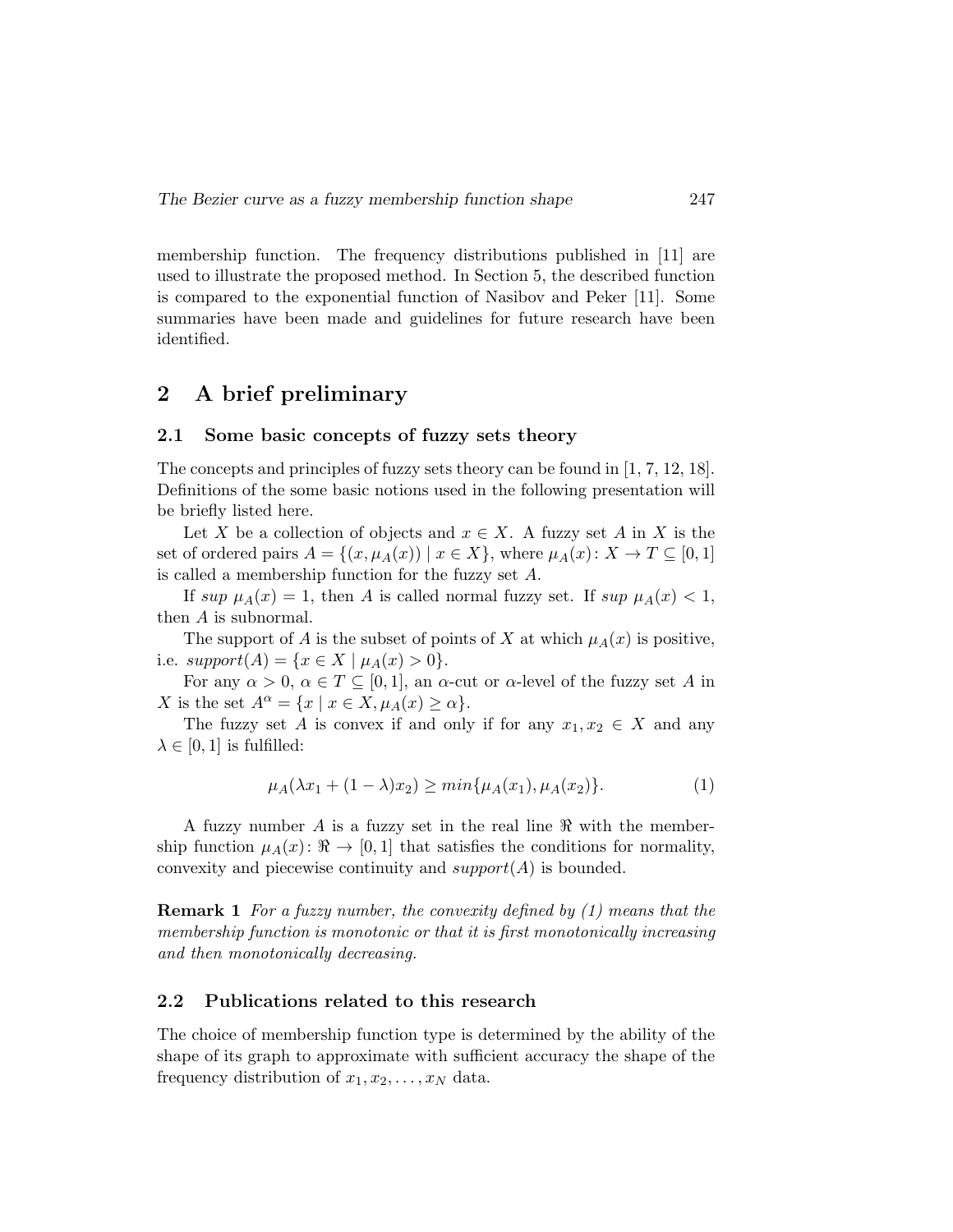Nasibov and Ulutagay [10] recorded bispectral index data during sleep and analyzed it by using the Fuzzy c-Means and Fuzzy Neighborhood DB-SCAN algorithms. As a result of these computational experiments, Nasibov and Ulutagay concluded that FN-DBSCAN method gives more realistic results in recognizing stable duration intervals and bispectral index stages in the measurement series.

Remark 2 Bispectral index scale is a continuous processed electroencephalogram parameter that correlates to the level of brain activity. The numerical value of bispectral index varies from  $\theta$  (no cerebral activity) to 100 (fully awake patient) [10].

Sedation is the depression of the human's awareness to environment and the reduction of responsiveness to external stimulation.

Data from the formed sedation stages in [10] and used in [11] contain the frequencies of the class intervals of a bispectral index. With some changes to the parameter markings, the overall data type is presented in Table 1.

The total number of classes in Table 1 is l. The midpoints  $m_i, i = 1, l$  of the class intervals and the frequencies  $f_i, i = 1, l$  are filled in the table. The relative frequencies are  $p_i = \frac{f_i}{N}$ ,  $i = \overline{1, l}$ , where  $N = \sum_{i=1}^{l}$  $i=1$  $f_i$ . The class interval with a maximum frequency:

$$
p_M = \max_{i=\overline{1,l}} \{p_i\}
$$

and its midpoint  $m = m_M$  are determined. The normalized frequencies are  $\widetilde{p}_i = \frac{p_i}{p_M}$  $\frac{p_i}{p_M}, i = 1, l$ , such as  $\widetilde{p}_M = 1$ .

| Class              | Midpoint                    | Frequency | Relative              | Normalized                  |
|--------------------|-----------------------------|-----------|-----------------------|-----------------------------|
| interval           | $m_i$                       | Ιi        | frequency $p_i$       | frequency $\widetilde{p}_i$ |
| $ x_0, x_1)$       | $m_1 = \frac{x_0 + x_1}{2}$ |           | $p_1 = \frac{J_1}{N}$ | $v_M$                       |
| $ x_1, x_2)$       | $m_2 = \frac{x_1+x_2}{2}$   | J2        | $p_2 = \frac{J_2}{N}$ | $p_M$                       |
| $\cdots$           | $\cdots$                    | $\cdots$  | $\cdots$              | $\cdots$                    |
| $ x_{l-1}, x_{l})$ | $x_{l-1}+x_{l}$<br>$m_l =$  |           | $p_l = \frac{J_l}{N}$ |                             |
| Total              |                             |           |                       |                             |

Table 1: Frequency table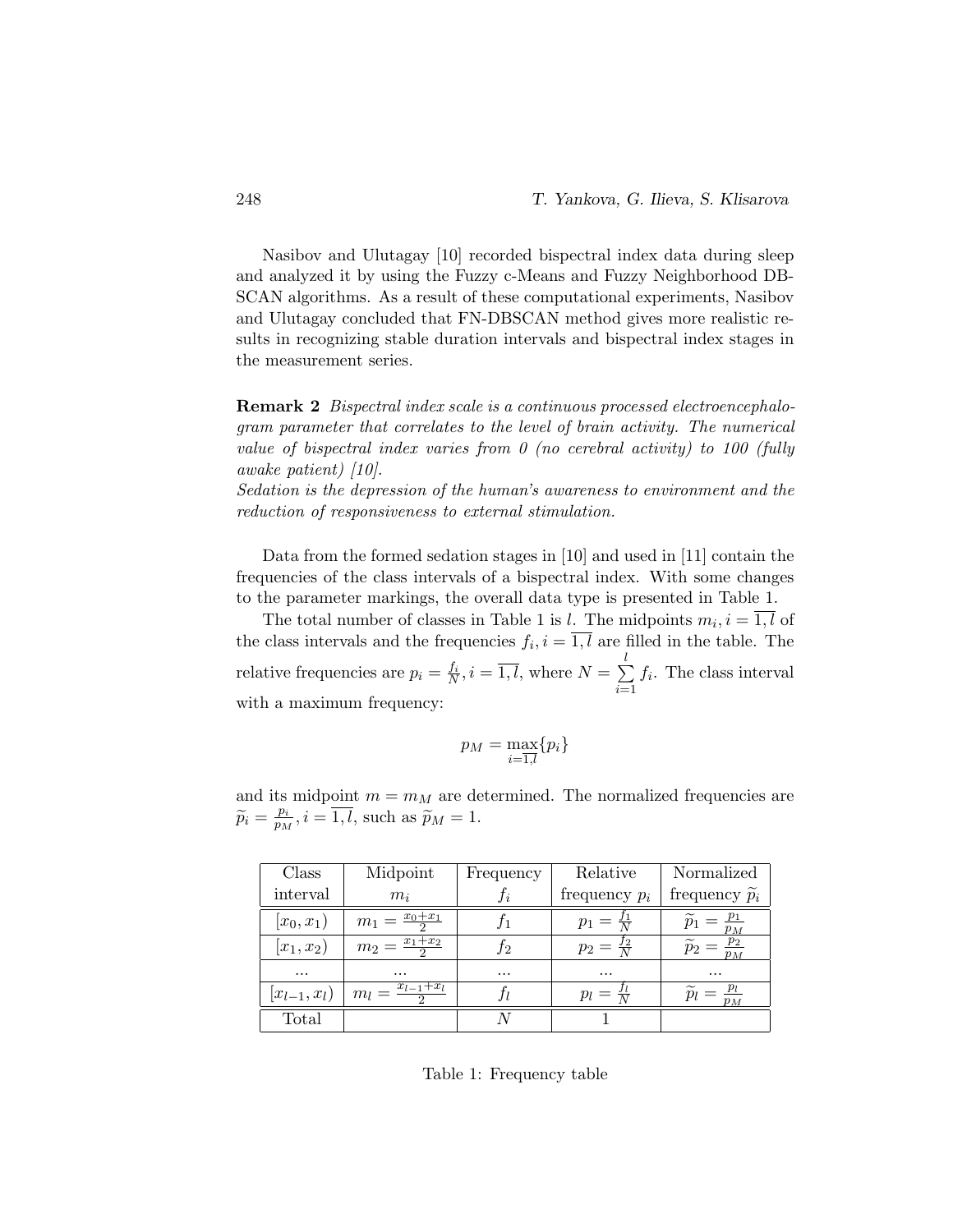Tables 4-8 of Appendix section are filled in with numerical values and have the same appearance as Table 1. Each one corresponds to one of the five stages of sedation.

For the bispectral index values at each stage, Nasibov and Ulutagay [10] construct a Gaussian fuzzy membership function of the type:

$$
\mu_A(x) = e^{-\frac{1}{2}(\frac{x-m}{\sigma})^2}
$$
\n(2)

where m (in the article the original symbol is  $\alpha$ ) is the mean value of the data, and  $\sigma$  is their standard deviation.

Later, Nasibov and Peker [11], solving a classification problem, suggested instead of (2) to use the following exponential membership function:

$$
\mu_A(x) = \begin{cases} e^{-\left(\frac{x-m}{\sigma}\right)^S L}, x \le m\\ e^{-\left(\frac{x-m}{\beta}\right)^S R}, x > m \end{cases}
$$
\n(3)

with unknown parameters  $s_L, \sigma, s_R, \beta$ . They output the formulas for the unknown parameters by least squares minimization. Then they verified the efficiency of the proposed exponential membership function with respect to the bispectral index data. Based on 21 sets of bispectral data, each of which containing 306 measurements, Nasibov and Peker [11] determined the classification accuracies based on exponential membership functions (3) and Gaussian membership functions (2). They calculated the classification accuracy as the ratio of the number of correctly detected points in the data set to the total number of points in the set. By the paired t-test ( $\alpha = 0.10$ ). they come to the conclusion that the mean of classification accuracy, based on exponential membership functions (3) is greater than the one based on Gaussian membership functions (2).

## 3 Approximation of a series of points by a Bezier curve

The Bezier curve is a parametric curve that is determined by a set of control points  $C_0, C_1, \ldots, C_k$ . The number of control points determines the order of the curve as at  $(k + 1)$  control points the curve is of order k. The curve is defined:

$$
B(t) = C_0(1-t)^2 + C_12(1-t)t + C_2t^2, \text{ at } k = 2
$$
\n(4)

$$
B(t) = C_0(1-t)^3 + C_13(1-t)^2t + C_23(1-t)t^2 + C_3t^3
$$
, at  $k = 3$  (5)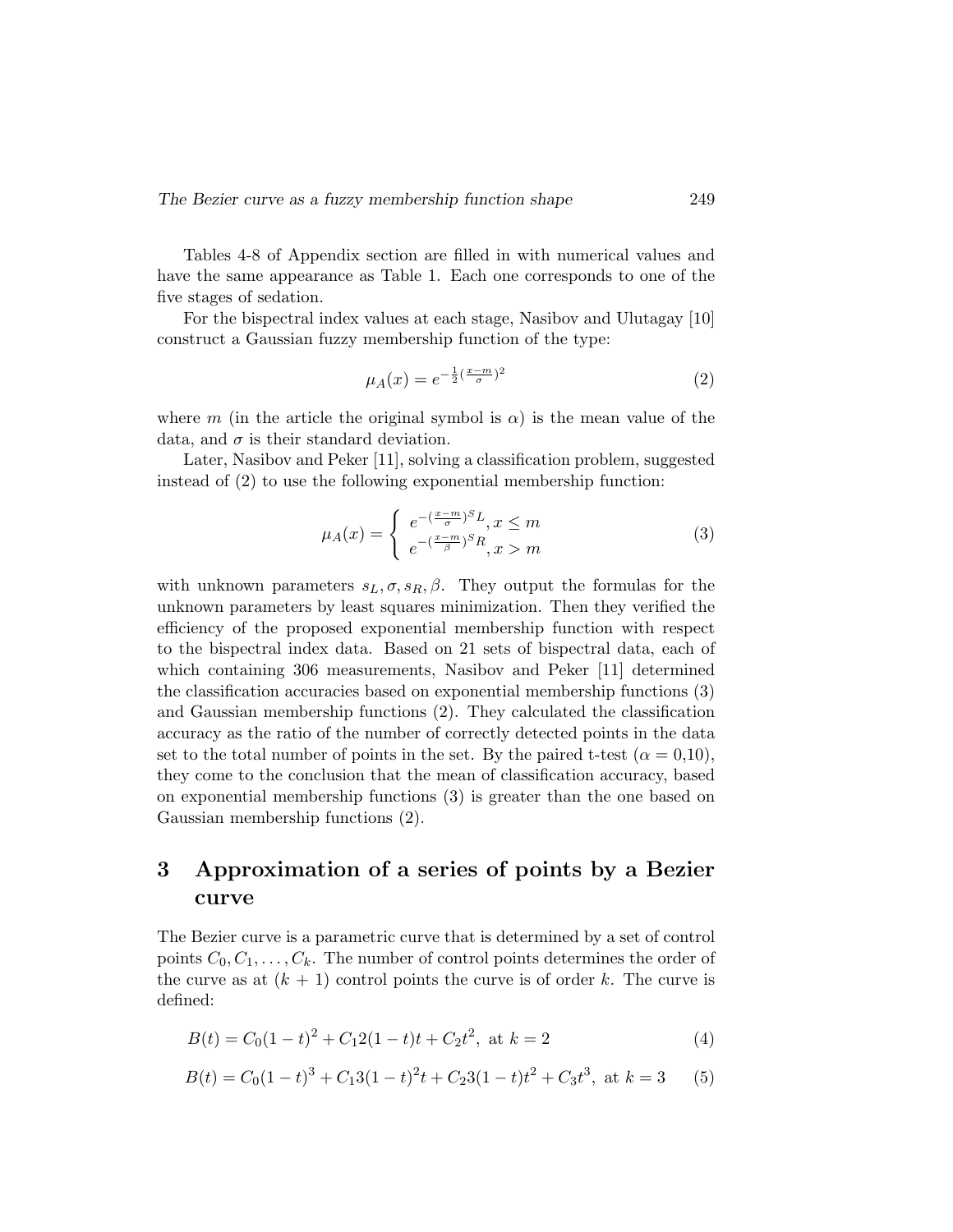250 T. Yankova, G. Ilieva, S. Klisarova

$$
B(t) = C_0(1-t)^4 + C_14 (1-t)^3t + C_26 (1-t)^2t^2 +
$$
  
+ C\_3(1-t)t^3 + C\_4t^4, at k = 4, (6)

where  $t \in [0, 1]$ . The beginning and end of the curve are coincident with the first and last control point, respectively, i.e.  $B(0) = C_0$  and  $B(1) = C_k$ .

Let in the plane be given  $(n + 1)$  consecutive points  $P_i(x_i, y_i)$ ,  $i = \overline{0, n}$ (Figure 1). Let us denote with  $r_i$  the length of the line between two adjacent points  $P_{i-1}$  and  $Pi$ , i.e.:

$$
r_i = |P_{i-1}P_i| = \sqrt{(x_i - x_{i-1})^2 + (y_i - y_{i-1})^2}, i = \overline{1, n}
$$
 (7)

and assume  $r_0 = 0$ .



Figure 1: Series of  $(n + 1)$  points in the plane and the marks associated with them

The total length of the broken line that is obtained from all segments is  $d_n = \sum_{n=1}^n$  $i=0$  $r_i$ . The length of the broken line between  $P_0$  and  $P_i$  is  $d_i = \sum_{i=1}^{i}$  $j=0$  $r_j$ . At each point  $P_i(x_i, y_i)$ ,  $i = \overline{0, n}$  we match quantity:

$$
t_i = \frac{d_i}{d_n} \in [0, 1], i = \overline{0, n}
$$
 (8)

If we treat  $t_i$  as values of the parameter  $t \in [0, 1]$ , then  $t = 0$  corresponds to the first point  $P_0$  of the series of points and  $t = 1$  corresponds to the last point  $P_n$ .

For  $n \geq 4$  we will produce the formulas for determining the coordinates of the internal control points  $C_1(C_{1x}, C_{1y}), C_2(C_{2x}, C_{2y}), C_3(C_{3x}, C_{3y})$  of the fourth-order Bezier curve, and set requirement  $C_0(C_{0x}, C_{0y}) \equiv P_0(x_0, y_0)$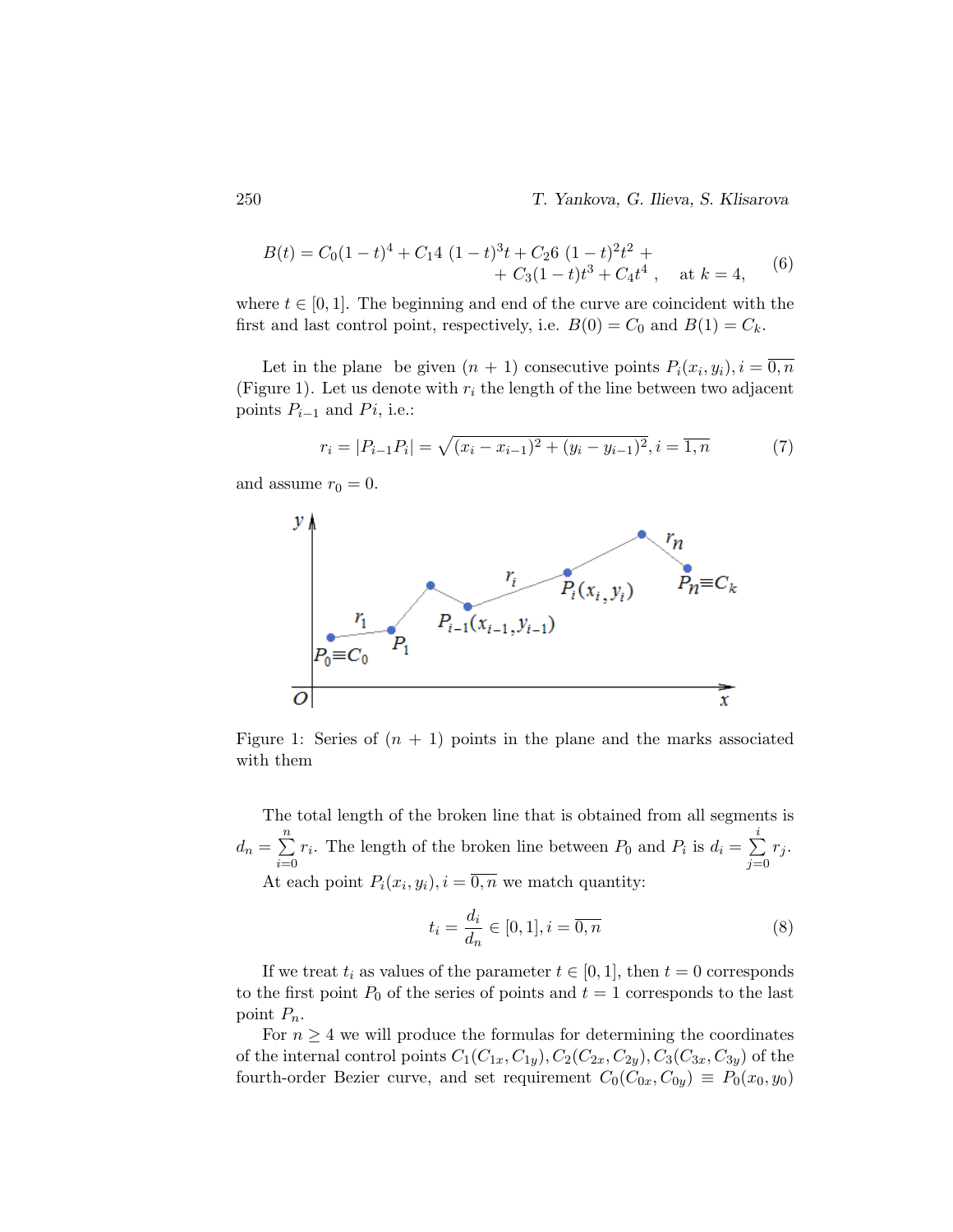and  $C_4(C_{4x}, C_{4y}) \equiv P_n(x_n, y_n)$ . For this purpose, we will minimize the squares of the deviations of the curve from the abscisses and the ordinates of the points  $P_1, P_2, \ldots, P_{n-1}$ :

$$
E(C_x) = \sum_{i=1}^{n-1} (x_i - B_x(t_i))^2 \to \min
$$
 (9)

$$
E(C_y) = \sum_{i=1}^{n-1} (y_i - B_y(t_i))^2 \to \min
$$
 (10)

where  $B_x(t_i)$  and  $B_y(t_i)$  are obtained from (6) using respectively the abscisses  $C_{0x}, C_{1x}, C_{2x}, C_{3x}, C_{4x}$  and the ordinates  $C_{0y}, C_{1y}, C_{2y}, C_{3y}, C_{4y}$  of the control points.

**Theorem 1** For each set of points  $P_i(x_i, y_i)$ ,  $(n \geq 4)$  in the plane, for  $C_0(C_{0x}, C_{0y}) \equiv P_0(x_0, y_0)$  and  $C_4(C_{4x}, C_{4y}) \equiv P_n(x_n, y_n)$ , there exist singular internal control points  $C_1(C_{1x}, C_{1y}), C_2(C_{2x}, C_{2y}), C_3(C_{3x}, C_{3y})$  of the fourth-order Bezier curve for which the sums  $E(C_x)$  and  $E(C_y)$  defined by (9) and (10) assume their minimum values.

**Proof:** Let's first look at only the abscisses of the points. From (9) and (6) there is obtained:

$$
\frac{\partial E(C_x)}{\partial C_x} = 2\sum_{i=1}^{n-1} (x_i - B_x(t_i)) \frac{\partial B_x(t_i)}{\partial C_x} = 0
$$

Let we denote:

$$
S_{p,q} = \sum_{i=1}^{n-1} (1-t_i)^p t_i^q ; \qquad (11)
$$

$$
SX_{p,q} = \sum_{i=1}^{n-1} x_i (1-t_i)^p t_i^q ; \qquad (12)
$$

$$
SY_{p,q} = \sum_{i=1}^{n-1} y_i (1 - t_i)^p t_i^q ;
$$
\n
$$
\begin{bmatrix} 4S_{6,2} & 6S_{5,3} & 4S_{4,4} \end{bmatrix}
$$
\n(13)

$$
S_{(4)}=\left[\begin{array}{ccc}4 S_{6,2} & 0 S_{5,3} & 4 S_{4,4} \\ 4 S_{5,3} & 6 S_{4,4} & 4 S_{3,5} \\ 4 S_{4,4} & 6 S_{3,5} & 4 S_{2,6} \end{array}\right].
$$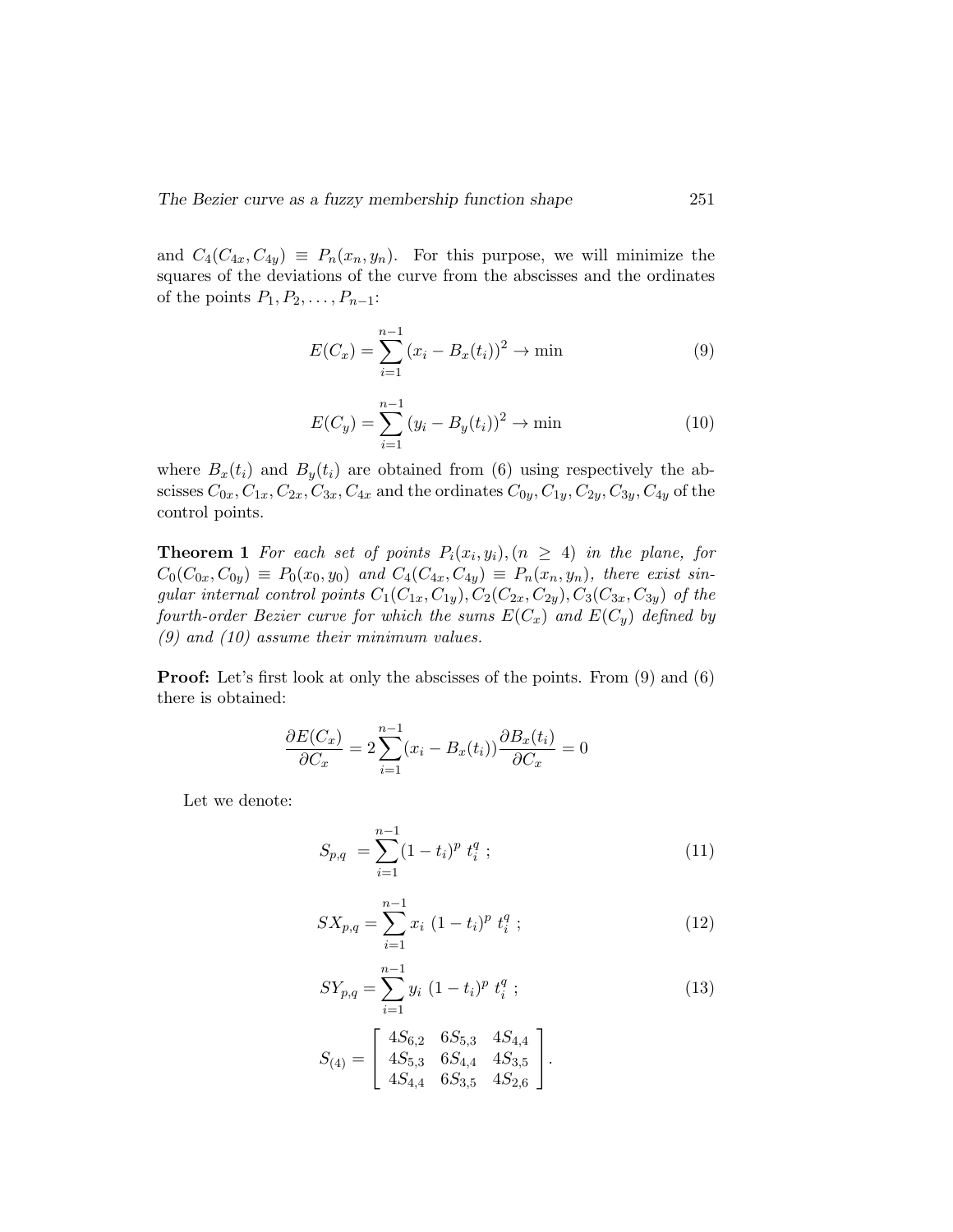Then the resulting system:

$$
\begin{cases}\nC_{1x} 4S_{6,2} + C_{2x} 6S_{5,3} + C_{3x} 4S_{4,4} = SX_{3,1} - C_{0x}S_{7,1} - C_{4x}S_{3,5} \\
C_{1x} 4S_{5,3} + C_{2x} 6S_{4,4} + C_{3x} 4S_{3,5} = SX_{2,2} - C_{0x}S_{6,2} - C_{4x}S_{2,6} \\
C_{1x} 4S_{4,4} + C_{2x} 6S_{3,5} + C_{3x} 4S_{2,6} = SX_{1,3} - C_{0x}S_{5,3} - C_{4x}S_{1,7}\n\end{cases}
$$

has the solution:

$$
\begin{bmatrix}\nC_{1x} \\
C_{2x} \\
C_{3x}\n\end{bmatrix} = S_{(4)}^{-1} \begin{bmatrix}\nSX_{3,1} - C_{0x}S_{7,1} - C_{4x}S_{3,5} \\
SX_{2,2} - C_{0x}S_{6,2} - C_{4x}S_{2,6} \\
SX_{1,3} - C_{0x}S_{5,3} - C_{4x}S_{1,7}\n\end{bmatrix}.
$$
\n(14)

Similarly, from (10) and (6) for the ordinates of the three control points we obtain:

$$
\begin{bmatrix}\nC_{1y} \\
C_{2y} \\
C_{3y}\n\end{bmatrix} = S_{(4)}^{-1} \begin{bmatrix}\nSY_{3,1} - C_{0y}S_{7,1} - C_{4y}S_{3,5} \\
SY_{2,2} - C_{0y}S_{6,2} - C_{4y}S_{2,6} \\
SY_{1,3} - C_{0y}S_{5,3} - C_{4y}S_{1,7}\n\end{bmatrix}.
$$
\n(15)

The matrix  $S_{(4)}$  is positive definite and therefore its determinant is positive [13]. This ensures the existence and the uniqueness of the solution.

**Theorem 2** For each set of points  $P_i(x_i, y_i)$ ,  $(n \geq 3)$  in the plane, for  $C_0(C_{0x}, C_{0y}) \equiv P_0(x_0, y_0)$  and  $C_3(C_{3x}, C_{3y}) \equiv P_n(x_n, y_n)$ , there exist singular internal control points  $C_1(C_{1x}, C_{1y})$  and  $C_2(C_{2x}, C_{2y})$  of the third-order Bezier curve for which the sums  $E(C_x)$  and  $E(C_y)$  defined by (9) and (10) assume their minimum values.

**Proof:** For the coordinates of the internal control points  $C_1(C_{1x}, C_{1y})$  and  $C_2(C_{2x}, C_{2y})$  of the third-order Bezier curve, similar to the proof of Theorem 1, we obtain:

$$
\begin{bmatrix}\nC_{1x} \\
C_{2x}\n\end{bmatrix} = S_{(3)}^{-1} \begin{bmatrix}\nSX_{2,1} - C_{0x}S_{5,1} - C_{3x}S_{2,4} \\
SX_{1,2} - C_{0x}S_{4,2} - C_{3x}S_{1,5}\n\end{bmatrix}
$$
\n(16)

$$
\begin{bmatrix}\nC_{1y} \\
C_{2y}\n\end{bmatrix} = S_{(3)}^{-1} \begin{bmatrix}\nSY_{2,1} - C_{0y}S_{5,1} - C_{3y}S_{2,4} \\
SY_{1,2} - C_{0y}S_{4,2} - C_{3y}S_{1,5}\n\end{bmatrix},
$$
\n(17)

where  $S_{(3)} = \begin{bmatrix} 3S_{4,2} & 3S_{3,3} \\ 3S_{4,3} & 3S_{4,4} \end{bmatrix}$  $3S_{3,3}$   $3S_{2,4}$  is a positive definite matrix. Therefore, its determinant is positive, which guarantees the existence of the solution.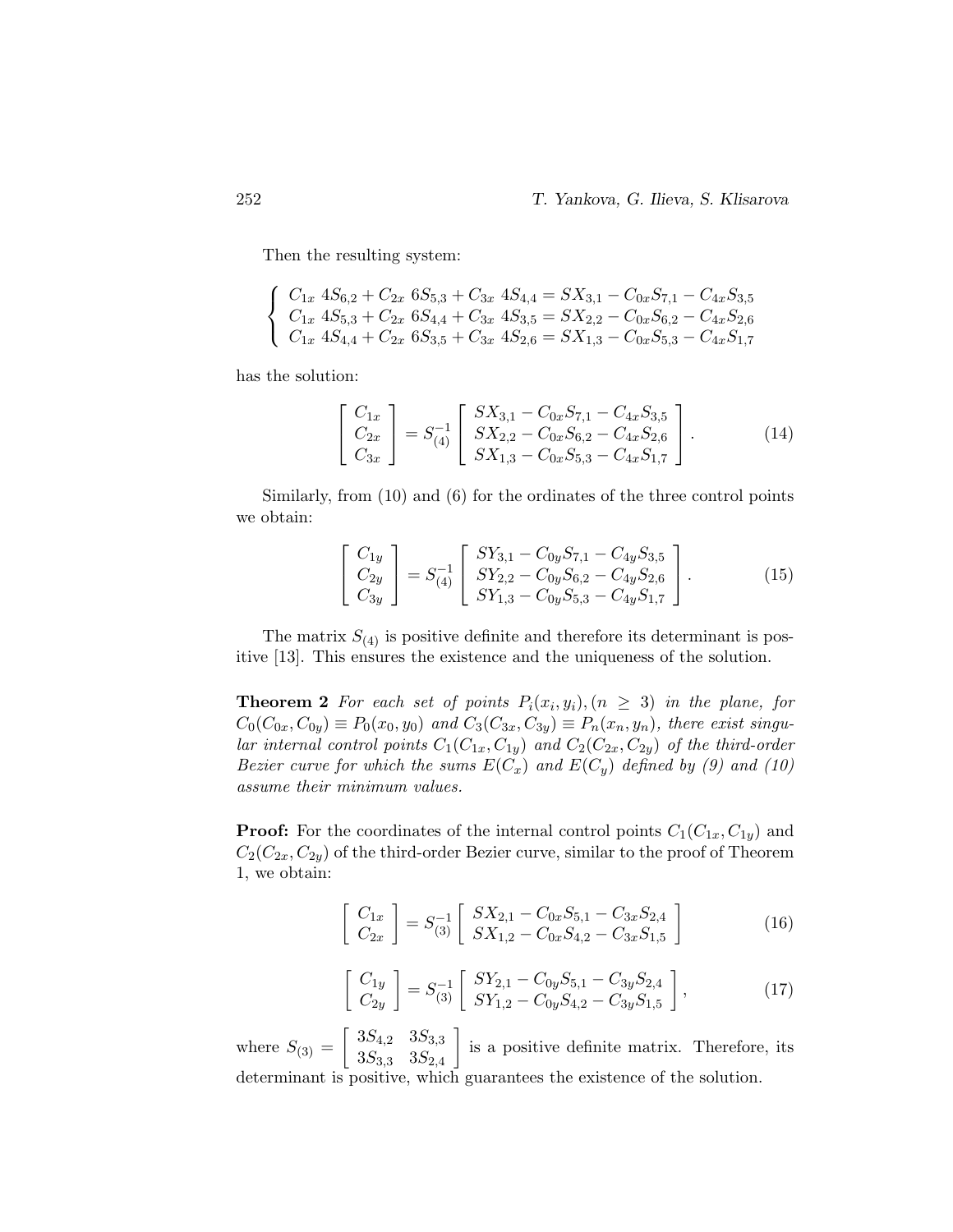**Theorem 3** For each set of points  $P_i(x_i, y_i)$ ,  $(n \geq 2)$  in the plane, for  $C_0(C_{0x}, C_{0y}) \equiv P_0(x_0, y_0)$  and  $C_2(C_{2x}, C_{2y}) \equiv P_n(x_n, y_n)$ , there exist singular internal control point  $C_1(C_{1x}, C_{1y})$  of the second-order Bezier curve for which the sums  $E(C_x)$  and  $E(C_y)$  defined by (9) and (10) assume their minimum values.

**Proof:** For the coordinates of the internal control point  $C_1(C_{1x}, C_{1y})$  of the second-order Bezier curve, analogously to the previous theorems, we obtain:

$$
C_{1x} = \frac{SX_{1,1} - C_{0x}S_{3,1} - C_{2x}S_{1,3}}{2S_{2,2}}
$$
\n(18)

$$
C_{1y} = \frac{SY_{1,1} - C_{0y}S_{3,1} - C_{2y}S_{1,3}}{2S_{2,2}}
$$
\n(19)

and with that  $S_{2,2} \neq 0$  according to (8) and (11).

**Remark 3** Generally, for formulas  $(14)-(19)$  it is not required that the sequence of abscisses or ordinates of the points  $P_i(x_i, y_i)$ ,  $i = \overline{0,n}$  to be monotone.

The plane curve  $B(t)$  is set parametrically and the correspondence between the abscisses and the ordinates of its points is implicit. Therefore, we will take notice of defining the ordinate of a point of the curve by a given abscissa.

**Task 1.** Let the curve B(t) be determined by the set of points  $P_i(x_i, y_i)$ ,  $i =$ 0, n, for which  $x_0 < x_1 < \ldots < x_n$  and  $B_x(t)$  is a strictly monotonic function of  $t \in [0, 1]$ . Determine the ordinate  $y_B$  at a point of the curve by the given abscissa  $x_B \in [x_0, x_n]$ .

**Solution:** We first localize the numerical interval that contains  $x_B$ . Suppose that  $x_B \in [x_{i-1}, x_i]$ . By linear interpolation according to the values  $t_{i-1}$  and  $t_i$  defined by (8), for  $t_B$  (Figure 2) there is obtained:

$$
t_B = t_{i-1} + \frac{x - x_{i-1}}{x_i - x_{i-1}} (t_i - t_{i-1}), \ t_B \in [0, 1], \tag{20}
$$

where we calculate  $y_B = B_y(t_B)$ .

Determining of a  $\alpha$ -cut of the membership function proposed in the next section is the reverse of Task 1:

**Task 2.** Let the curve  $B(t)$  be determined by set points  $P_i(x_i, y_i)$ ,  $i = \overline{0, n}$ for which  $x_0 < x_1 < \ldots < x_n$ ;  $B_y(t) \in [0,1]$  and  $B_x(t), B_y(t)$  are strictly monotonic functions of  $t \in [0, 1]$ . Determine the abscissa  $x_B \in [x_0, x_n]$  at a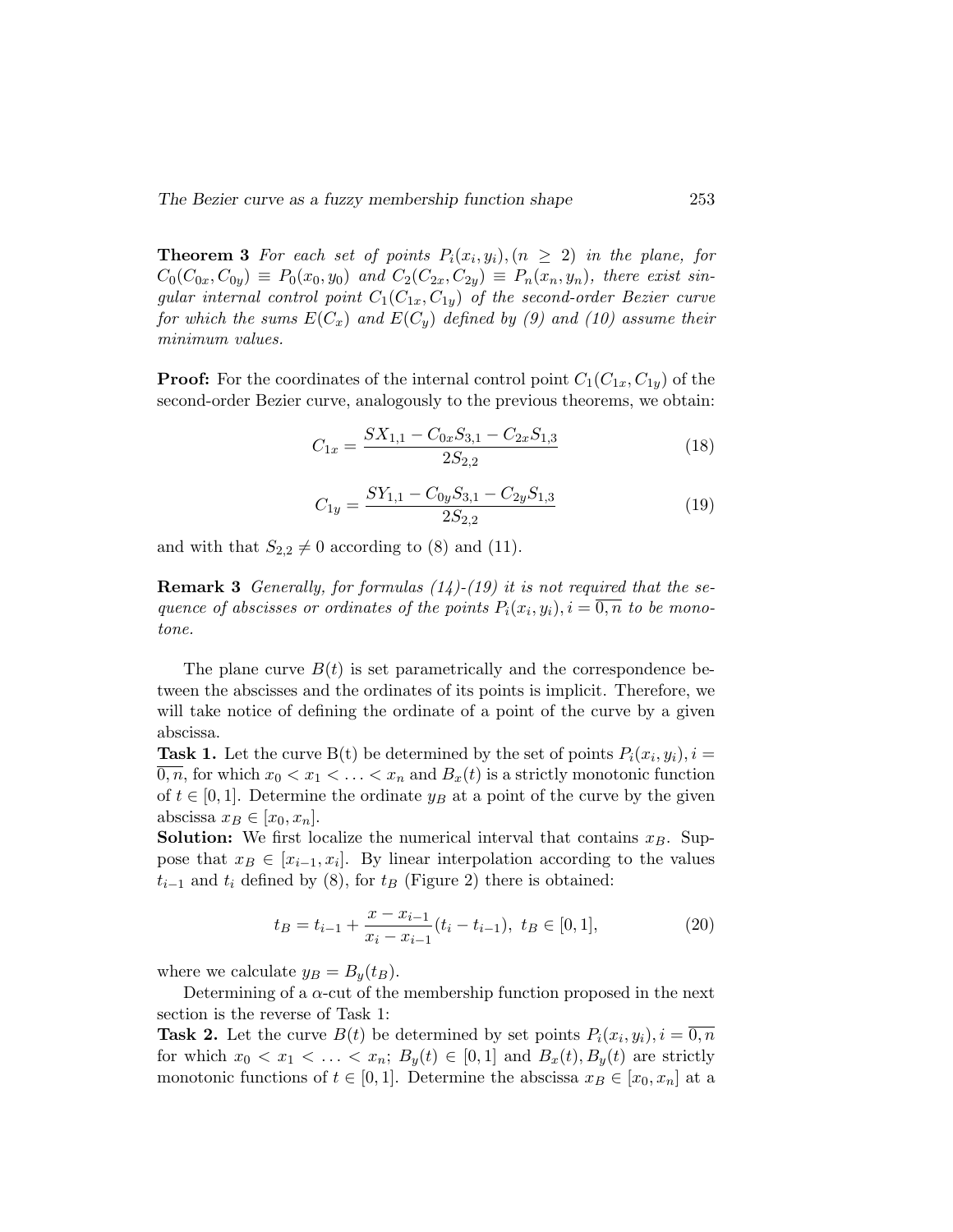

Figure 2: Linear interpolation to determine the value of  $t_B$ 

point of the curve by the specified ordinate  $y_B \in [0, 1]$ . Solution: Similarly to the solution of the previous task, we define:

$$
t_B = t_{i-1} + \frac{y - y_{i-1}}{y_i - y_{i-1}} (t_i - t_{i-1}), \ t_B \in [0, 1], \tag{21}
$$

where:

- $y_B \in [y_{i-1}, y_i]$  if  $B_y(t)$  is a monotonic increasing function of t;
- $y_B \in [y_i, y_{i-1}]$  if  $B_y(t)$  is a monotonic decreasing function of t

and  $x_B = B_x(t_B)$ .

## 4 Constructing a membership function by approximating a frequency distribution with a Bezier curve

We will use the frequency distributions for the five stages of sedation, which are published in [11] and are listed in Tables 4-8 of Appendix section.

From the corresponding table for each stage, a series of points are formed which have evenly distributed abscissas. The points coordinates  $P_i(m_i, \tilde{p}_i), i =$ <br> $\overline{1, l}$  are input data for the following algorithm:  $\overline{1,l}$  are input data for the following algorithm:

- 1. Points  $P_0$  (left) and  $P_{l+1}$  (right) with zero ordinates added to the left and right of the series of points, so that the even distribution of the points abscissas is preserved (Figure 3).
- 2. We determine the midpoint  $(m_M, \widetilde{p}_M)$  of the class interval with a maximum frequency, i.e.  $\widetilde{p}_M = 1$ . Let us denote  $m = m_M$ .
- 3. The series of points  $P_i(m_i, \tilde{p}_i), i = 0, l + 1$  is divided into two groups: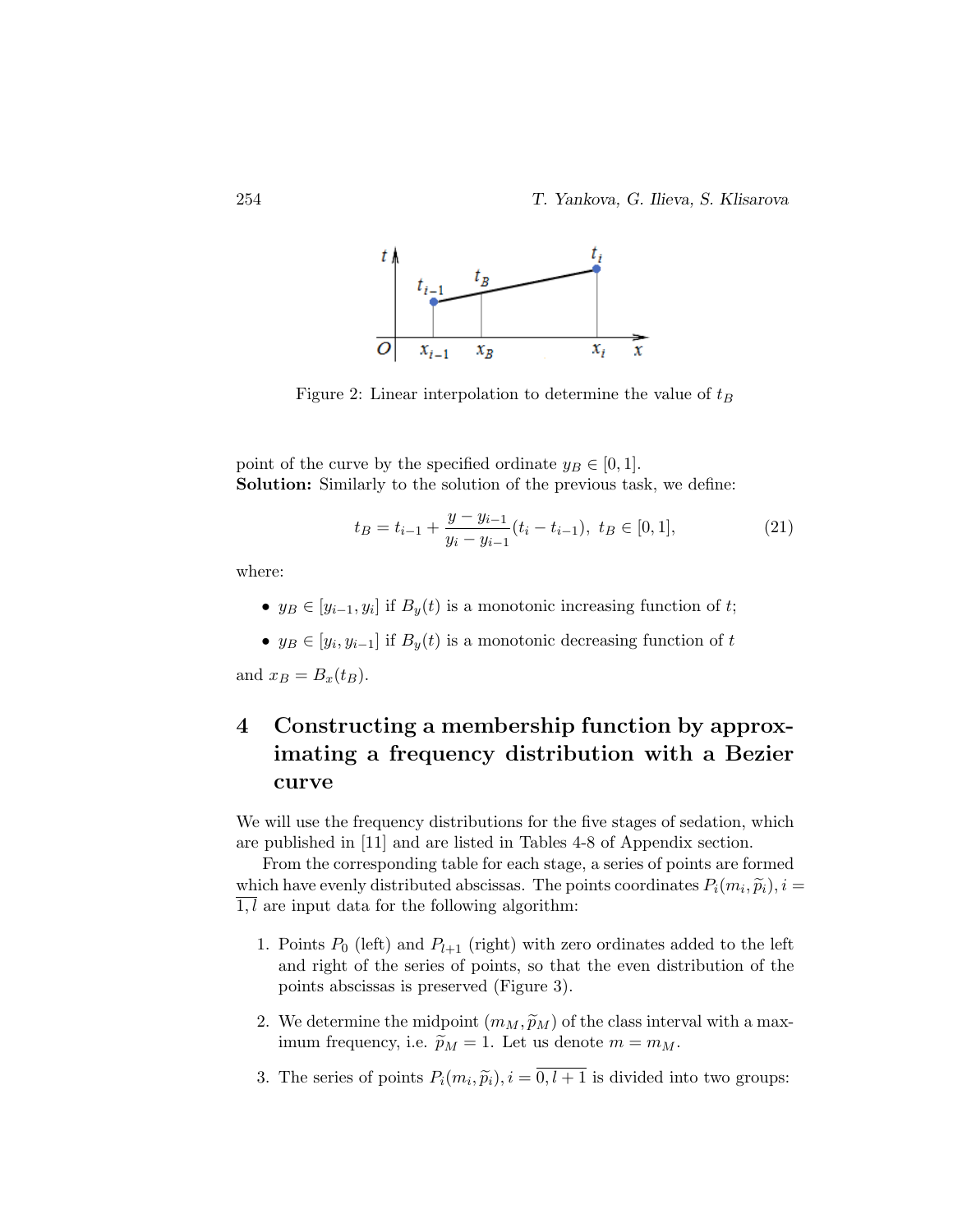

Figure 3: A histogram of the frequency distribution and used parameter markers

- left  $P_i(m_i, \tilde{p}_i), i = 0, M$ , containing  $(M + 1)$  points, i.e.  $n = M$ ;
- right  $P_i(m_i, \tilde{p}_i), i = M, l + 1$ , containing  $(l M + 2)$  points, i.e.  $n = l - M + 1.$
- 4. Using the formulas given in Section 3 for the left and right group of points, we successively define left  $B<sup>L</sup>(t)$  and right  $B<sup>R</sup>(t)$  Bezier curve under the following conditions:
	- (a) The number  $(k + 1)$  of control points of  $B(t)$  is determined by:

$$
k = \left\{ \begin{array}{l} n, \ n = 2; 3 \\ 4, \ n \ge 4 \end{array} \right.
$$

.

- (b) By formula (7) we define the lengths  $r_i, i = \overline{1,n}$  of the segments between each two adjacent points. We set  $z_i = 1, i = \overline{1, n}$ .
- (c)  $r_i = z_i r_i, i = \overline{1, n}.$
- (d) We calculate  $d_i$  and  $t_i$ ,  $i = \overline{0,n}$ . Then we find the coordinates of the internal control points (Theorems 1-3) of curves  $B(t)$ .
- (e) We check the monotony of  $B_x(t)$  and  $B_y(t)$  and the non-negativity of  $B_u(t)$ :
	- If  $B_x(t)$  and  $B_y(t)$  are monotonic and  $B_y(t) \geq 0, t \in [0,1],$ we move to step 5 of the algorithm;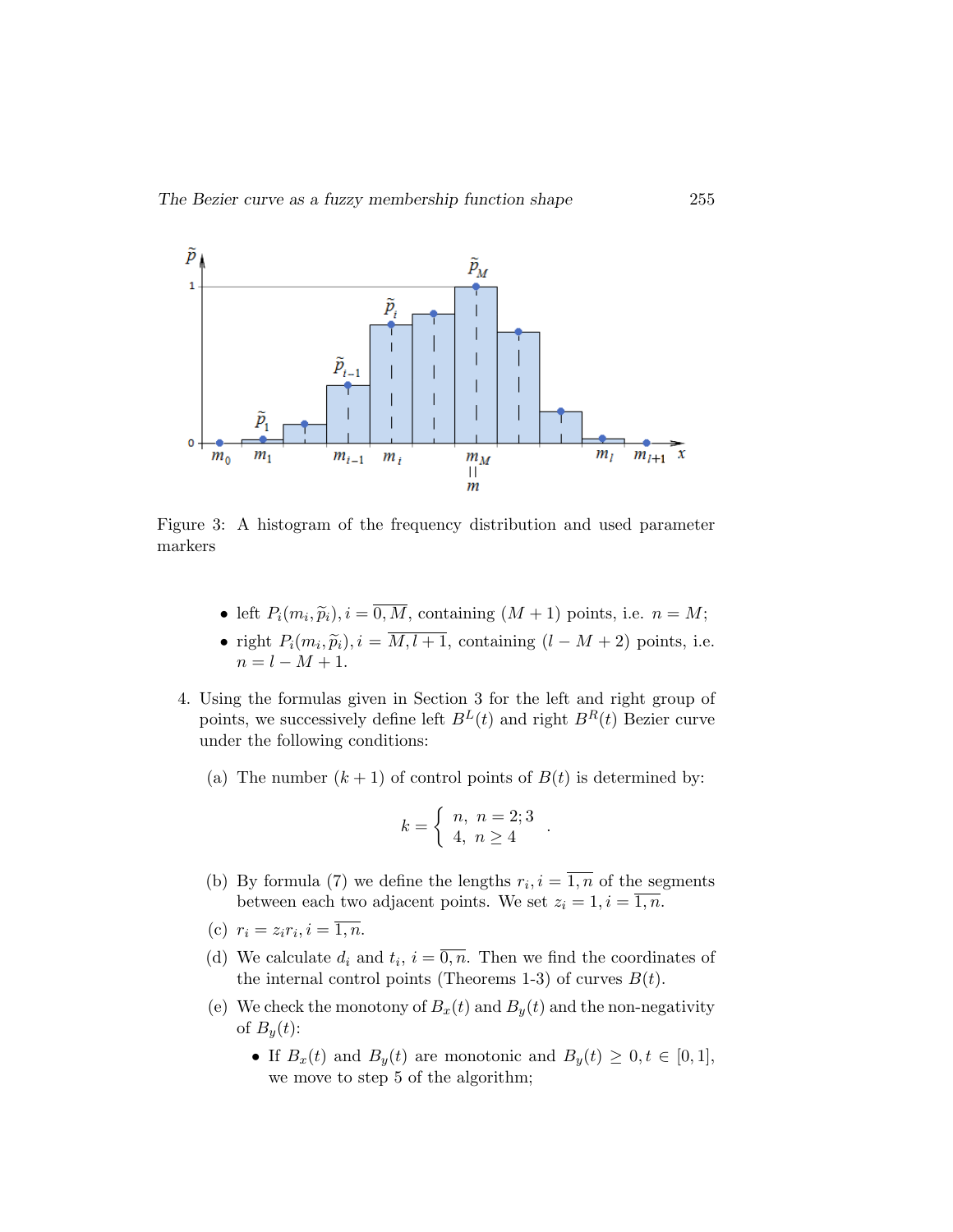• For each interval  $[t_{i-1}, t_i]$  in which  $B_x(t)$  or  $B_y(t)$  is not a monotonic function or  $B_y(t) < 0$ , the value of  $z_i$  is reduced by half:

$$
z_i = \begin{cases} z_i, \text{ if } B_x(t) \text{ and } B_y(t) \ge 0 \text{ are monotonic in } [t_{i-1}, t_i] \\ \frac{1}{2}z_i, \text{ otherwise.} \end{cases}
$$

We return to step 4 (c) of the algorithm.

5. We construct the membership function from the two parametrically defined curves:

$$
\mu_A(x(t), y(t)) = \begin{cases} \begin{cases} x = B_x^L(t) & t \in [0, 1], \text{ where } x \le m \\ y = B_y^L(t) & t \in [0, 1], \text{ where } x < m \\ x = B_x^R(t) & t \in [0, 1], \text{ where } x > m \end{cases} \end{cases} \tag{22}
$$

and build it.

Following the algorithm, for each of the five sedation stages the coordinates of the control points of Bezier's curves are calculated (Table 9 in the Appendix section) and the membership functions are built (Figures 4-8, in black). The convexity of the constructed fuzzy numbers is guaranteed in step 4 (e) of the algorithm by the requirement for monotonicity of the obtained Bezier curves. Adding points  $P_0$  and  $P_{l+1}$  with zero ordinates in step 1 of the algorithm provides  $support(A)$  to be bounded.

## 5 Comparing the results and conclusion

Nasibov and Peker [11] compared the classification accuracy based on exponential membership functions (3) and Gaussian membership functions (2).



Figure 4: A histogram and membership functions of first sedation stage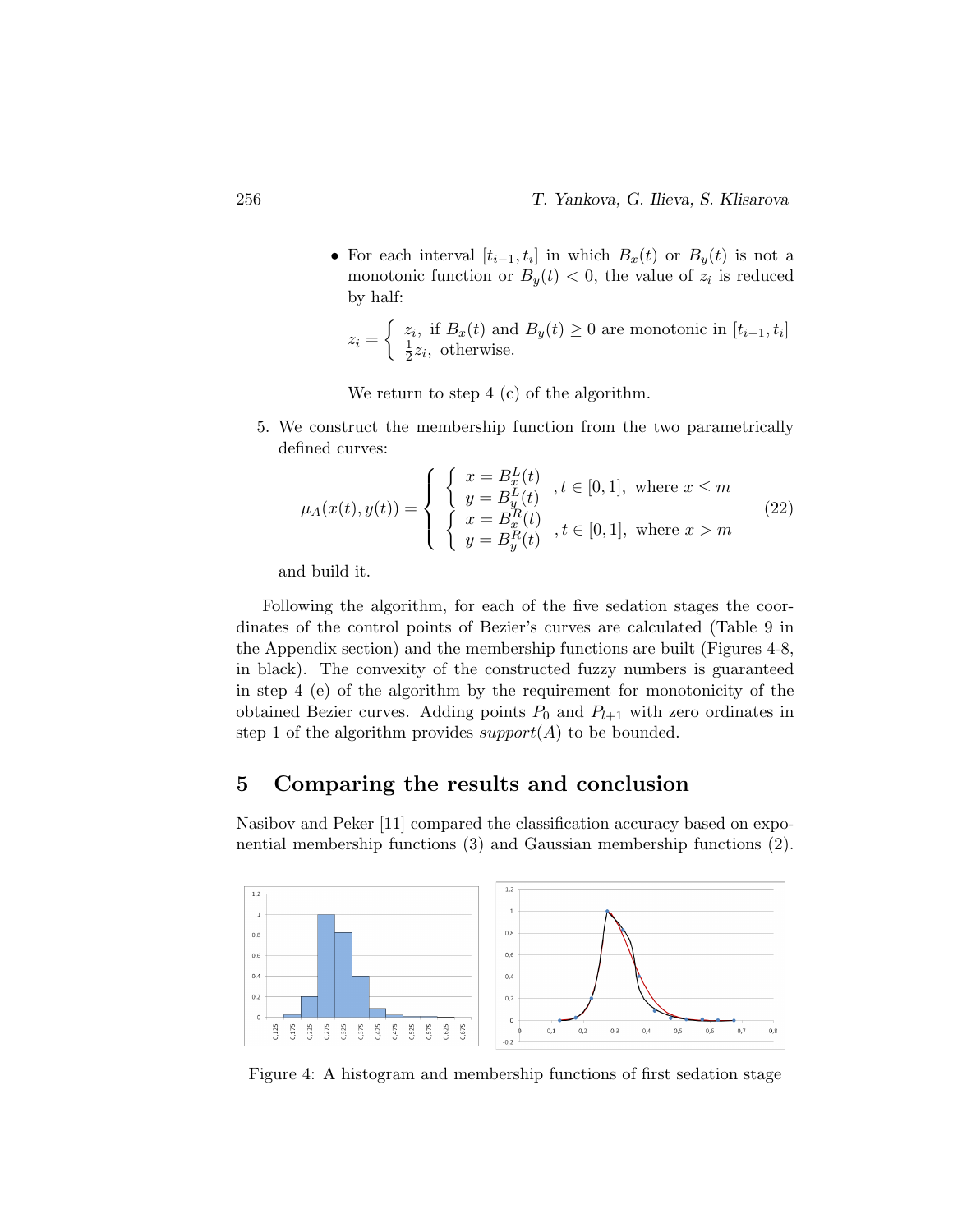They conclude that the average degree of classification accuracy of (3) is higher than that of  $(2)$ . Since we do not have the necessary data to compare the classification accuracy of the proposed functions (22) and the functions (3), we will only compare them by the sum of the squares of the deviations from the points.

The curves that we will compare are shown on Figures 4-8, where:

- The functions in black correspond to  $(22)$  and are built according to the algorithm in Section 4. The control points are listed in Table 9 in the Appendix section.
- The functions in red (or gray in the gray scale) correspond to (3) and are constructed according to the analytical type and the parameter values specified in [11]. The parameter values are listed in Table 10 in the Appendix section.



Figure 5: A histogram and membership functions of second sedation stage



Figure 6: A histogram and membership functions of third sedation stage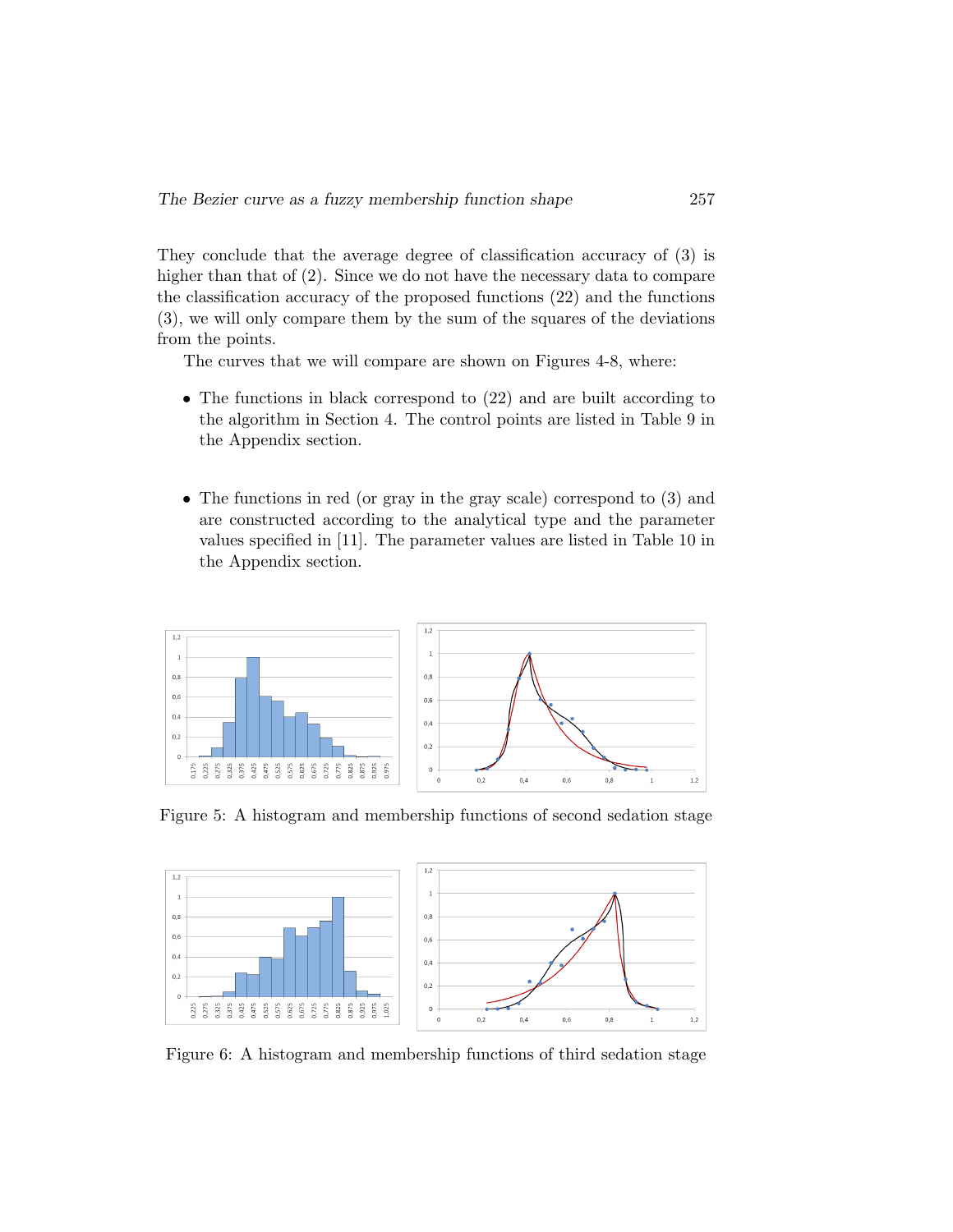

Figure 7: A histogram and membership functions of fourth sedation stage



Figure 8: A histogram and membership functions of fifth sedation stage

Functions (22) are defined parametrically, but functions (3) are clearly defined. This determines the difference in the measurement of the deviations of the curves from the frequency distribution points. The deviations of curves (22) must be reported on both coordinate axes, while the deviations of the curves (3) are defined as deviations only on the ordinate axis. The formulas for sum of squares deviations on which the values of Table 2 are calculated are:

• for (22): 
$$
E_{(22)}(\tilde{p}_i, \mu_A) = \sum_{i=0}^{l+1} [(m_i - B_x(t_i))^2 + (\tilde{p}_i - B_y(t_i))^2];
$$

• for (3): 
$$
E_{(3)}(\tilde{p}_i, \mu_A) = \sum_{i=0}^{l+1} (\tilde{p}_i - \mu_A(m_i))^2
$$
.

The result of comparing the mean values of  $E(\tilde{p}_i, \mu_A)$  for both methods<br>b. a lovel of circuitence  $\alpha = 0.05$  are shown in Table 3. The  $t_{\alpha}$  value with a level of significance  $\alpha = 0.05$  are shown in Table 3. The  $t_{Stat}$  value falls into the critical area  $(-2, 82849 < -2, 13185)$  of the null hypotheses  $H_0: E_{(22)} \geq E_{(3)}$  against its alternative  $H_1: E_{(22)} < E_{(3)}$ , which means that the  $E_{(22)}$  values are significantly smaller than those of  $E_{(3)}$ .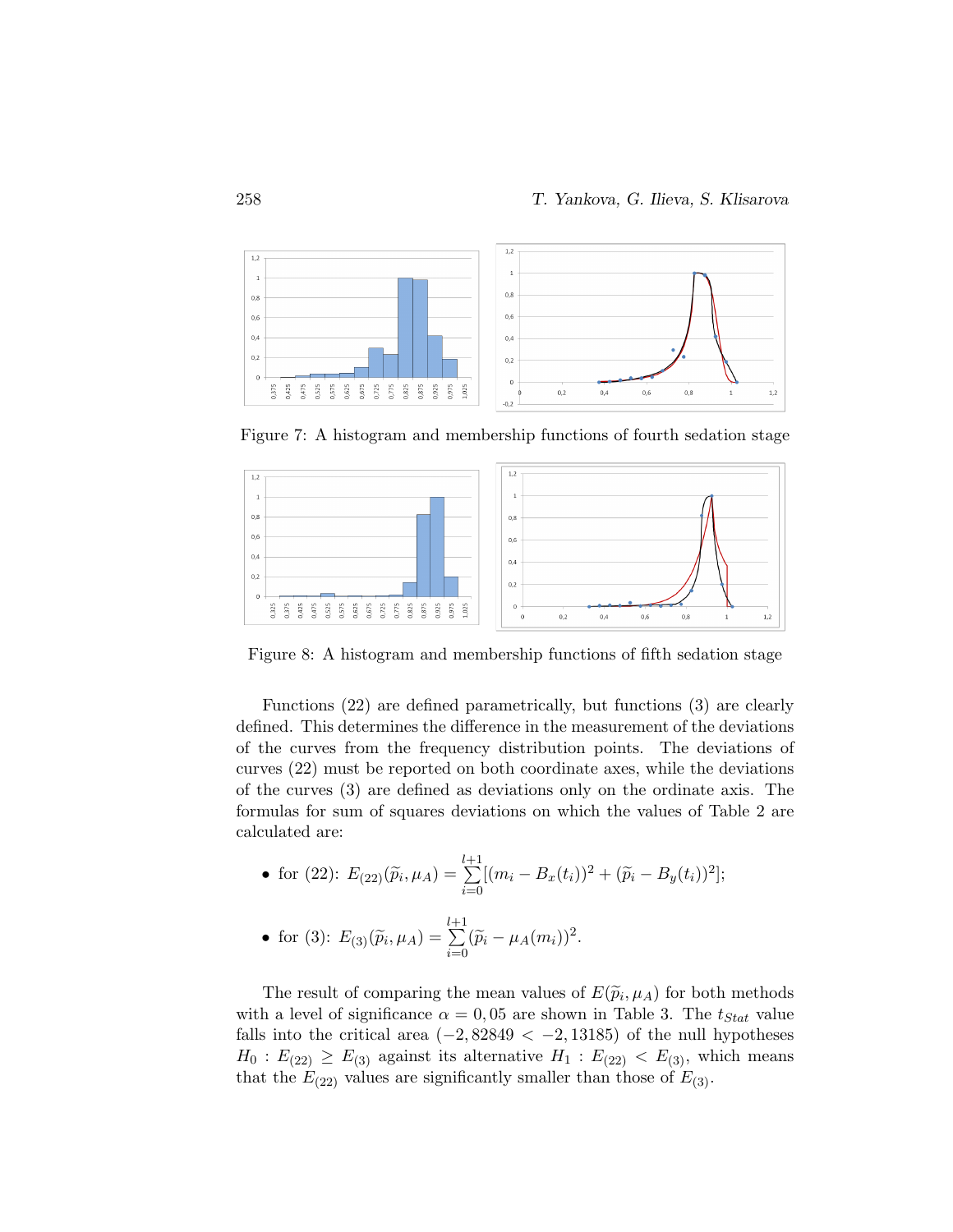The Bezier curve as a fuzzy membership function shape 259

| Stages of sedation | $E_{(22)}(\tilde{p}_i,\mu_A)$ | $E_{(3)}(\tilde{p}_i,\mu_A)$ |
|--------------------|-------------------------------|------------------------------|
|                    | 0,0013931                     | 0,0121480                    |
| 2                  | 0,0063041                     | 0,0903728                    |
| 3                  | 0,0163010                     | 0,1154965                    |
|                    | 0,0102372                     | 0,0880298                    |
| 5                  | 0,0024799                     | 0,2297327                    |

Table 2: Sum of squares deviations

|                       | $E_{(22)}$     | $E_{(3)}$   |
|-----------------------|----------------|-------------|
| Mean                  | 0,00734306     | 0,10715596  |
| Variance              | 3,71881E-05    | 0,006192155 |
| Observations          | 5              | 5           |
| df                    | 4              |             |
| t Stat                | $-2,828491142$ |             |
| $P(T \le t)$ one-tail | 0,023708788    |             |
| t Critical one-tail   | 2,131846782    |             |
| $P(T \le t)$ two-tail | 0,047417576    |             |
| t Critical two-tail   | 2,776445105    |             |

Table 3: t-Test: Paired Two Sample for Means

By the t-criterion we have established that the membership functions (22) are closer to the frequency distribution points compared to the membership functions (3). This gives us a reason to consider (22) a good alternative to (3) and with that each of these two methods has advantages and disadvantages. In some cases, a disadvantage of the proposed membership function (22) may be its "sensitivity" to fluctuations in frequency distribution. The key to overcoming this "sensitivity" is step 4 (e) of the algorithm. Refining the values that are assigned to  $z_i$  would improve the algorithm and may be subject to future research.

Studies based on the values of the bispectral index are used in various sociological and marketing studies [4, 14]. The derived formulas for defining Bezier curves, which best describe a series of points, could be used as an analogue of exponential smoothing, and the proposed algorithm for designing membership functions can be used to solve a wide range of problems, including financial, marketing, macro- and microeconomic problems [6, 2, 8, 9], etc.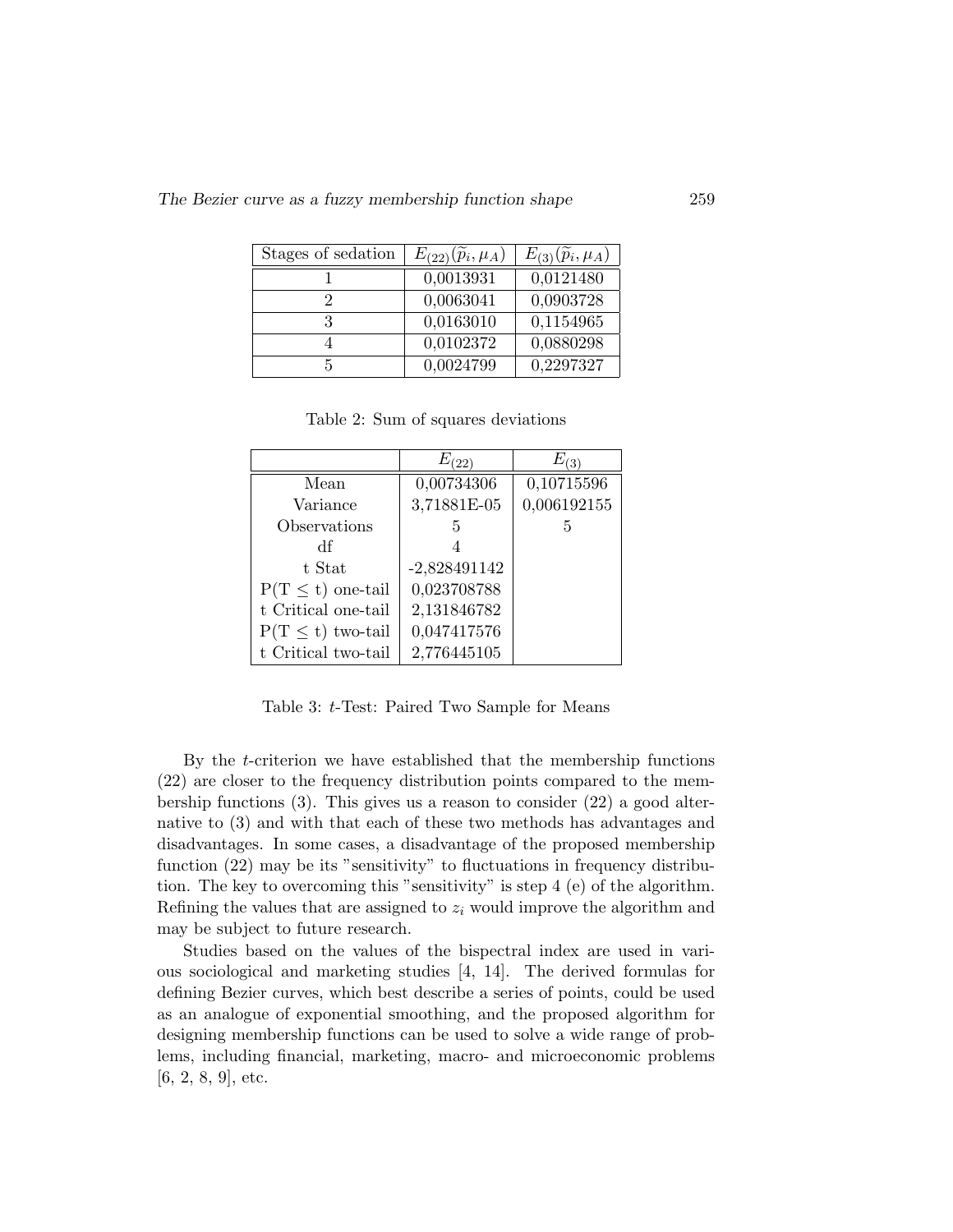#### References

- [1] L. C. de Barros, R. C. Bassanezi, W. A. Lodwick. A First Course in Fuzzy Logic, Fuzzy Dynamical Systems, and Biomathematics , Studies in Fuzziness and Soft Computing. Springer-Verlag Berlin Heidelberg, 2017.
- [2] V. Chernov, O. Dorokhov, L. Dorokhova, V. Chubuk. Using Fuzzy Logic for Solution of Economic Tasks: Two Examples of Decision Making under Uncertainty. Montenegrin Journal of Economics, 11(1): 85-100, 2015.
- [3] S. Feng, H. Li, D. Hu. A new training algorithm for HHFNN based on Gaussian membership function for approximation. In Neurocomputing, 72:1631-1638, 2009.
- [4] I. Guler, E. Ubeyli. Adaptive neuro-fuzzy inference system for classification of EEG signals using wavelet coefficients. Journal of Neuroscience Methods, 148(2): 113-121, 2005.
- [5] T. Hasuike, H. Katagiri, H. Tsubakic. A constructing algorithm for appropriate piecewise linear membership function based on statistics and information theory. Procedia Computer Science, 60: 994-1003, 2015.
- [6] M. G. Iskander. Exponential Membership Functions in Fuzzy Goal Programming: A Computational Application to a Production Problem in the Textile Industry. American Journal of Computational and Applied Mathematics, 5(1): 1-6, 2015.
- [7] J.-S. R. Jang, C.-T. Sun, E. Mizutani. Neuro-Fuzzy and Soft Computing: A Computational Approach to Learning and Machine Intelligence. Prentice-Hall, 1997.
- [8] S. Jain, M. Khare. Construction of fuzzy membership functions for urban vehicular exhaust emissions modeling. Environ Monit Assess, 167: 691-699, 2010.
- [9] G. Maniu. The Construction of the Membership Functions in the Fuzzy Measuring of Poverty. Bulletin of the Petroleum-Gas University of Ploiesti, Economic Sciences Series, 61(1): 107-117, 2009.
- [10] E. Nasibov, G. Ulutagay. Comparative clustering analysis of bispectral index series of brain activity. Expert Systems with Applications, 37: 2495-2504, 2010.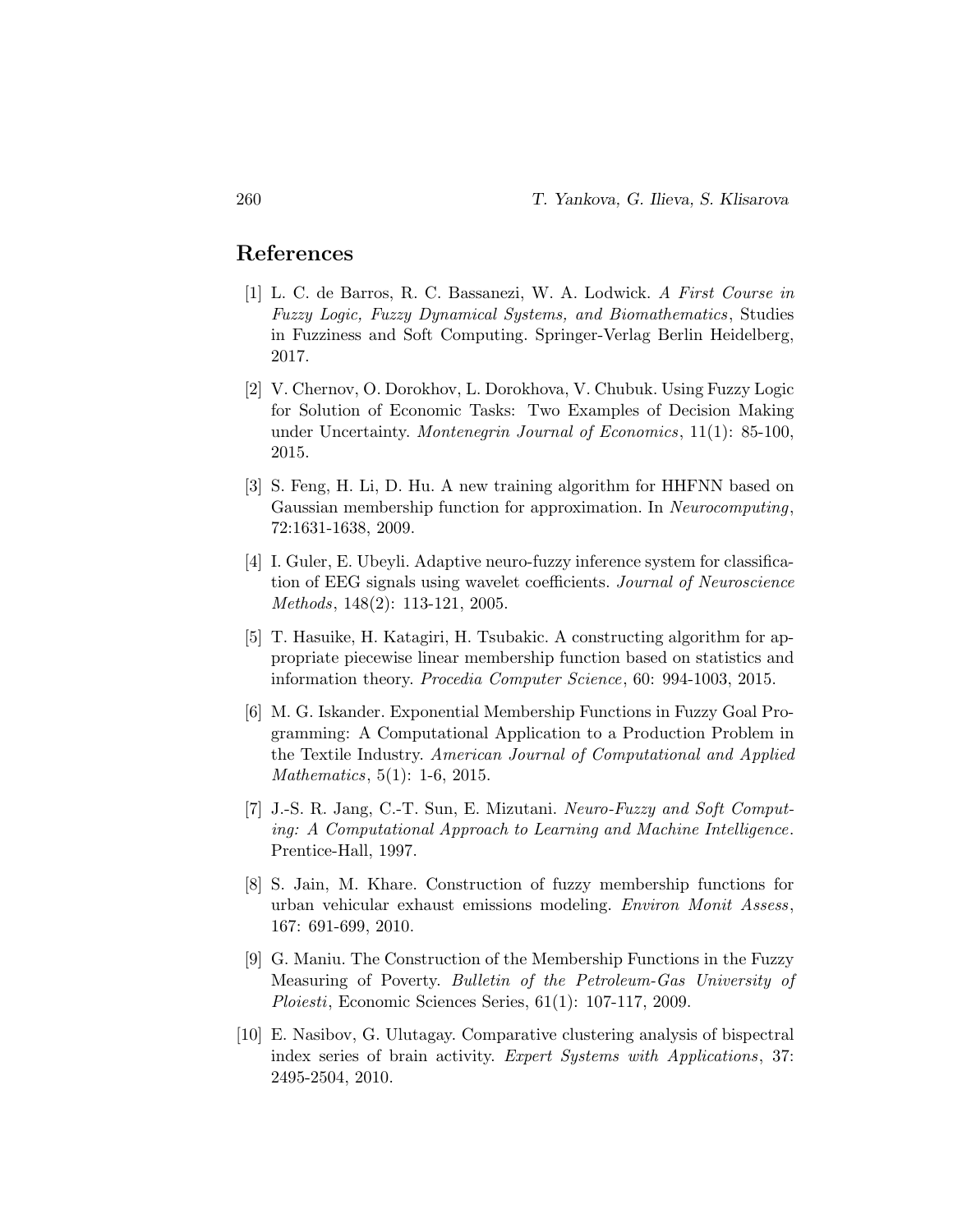- [11] E. Nasibov, S. Peker. Exponential Membership Function Evaluation based on Frequency. Asian Journal of Mathematics and Statistics 4(1): 8-20, 2011.
- [12] T. J. Ross. Fuzzy Logic with Engineering Applications, Second edition. John Wiley and Sons Ltd, 2004.
- [13] N. A. Suleiman. Least squares data fitting with quadratic Bezier curves. In Proceedings of the YSU , Series Physical and Mathematical sciences, (2): 42-49, 2013.
- [14] M. Tsutsumi, H. Nogaki, Y. Shimizu, T. E. Stone, T. Kobayashi. Individual reactions to viewing preferred video representations of the natural environment: A comparison of mental and physical reactions. Japan Journal of Nursing Science, 14: 3-12, 2017.
- [15] D. Viattchenin, R. Tati, A. Damaratski. Designing Gaussian Membership Functions for Fuzzy Classifier Generated by Heuristic Possibilistic Clustering. Journal of Information and Organizational Sciences, 37(2): 127-139, 2013.
- [16] T.-P. Wu and S.-M. Chen. A New Method for Constructing Membership Functions and Fuzzy Rules from Training Examples. IEEE Transactions on Systems, Man, and Cybernetics, part B: Cybernetics, 29(1): 25-40, 1999.
- [17] C. C. Yang, N. K. Bose. Generating fuzzy membership function with self-organizing feature map. In Pattern Recognition Lett., 27: 356-365, 2006.
- [18] H.-J. Zimmermann. Fuzzy set theory. WIREs Computational Statistics, 2: 317-332, 2010.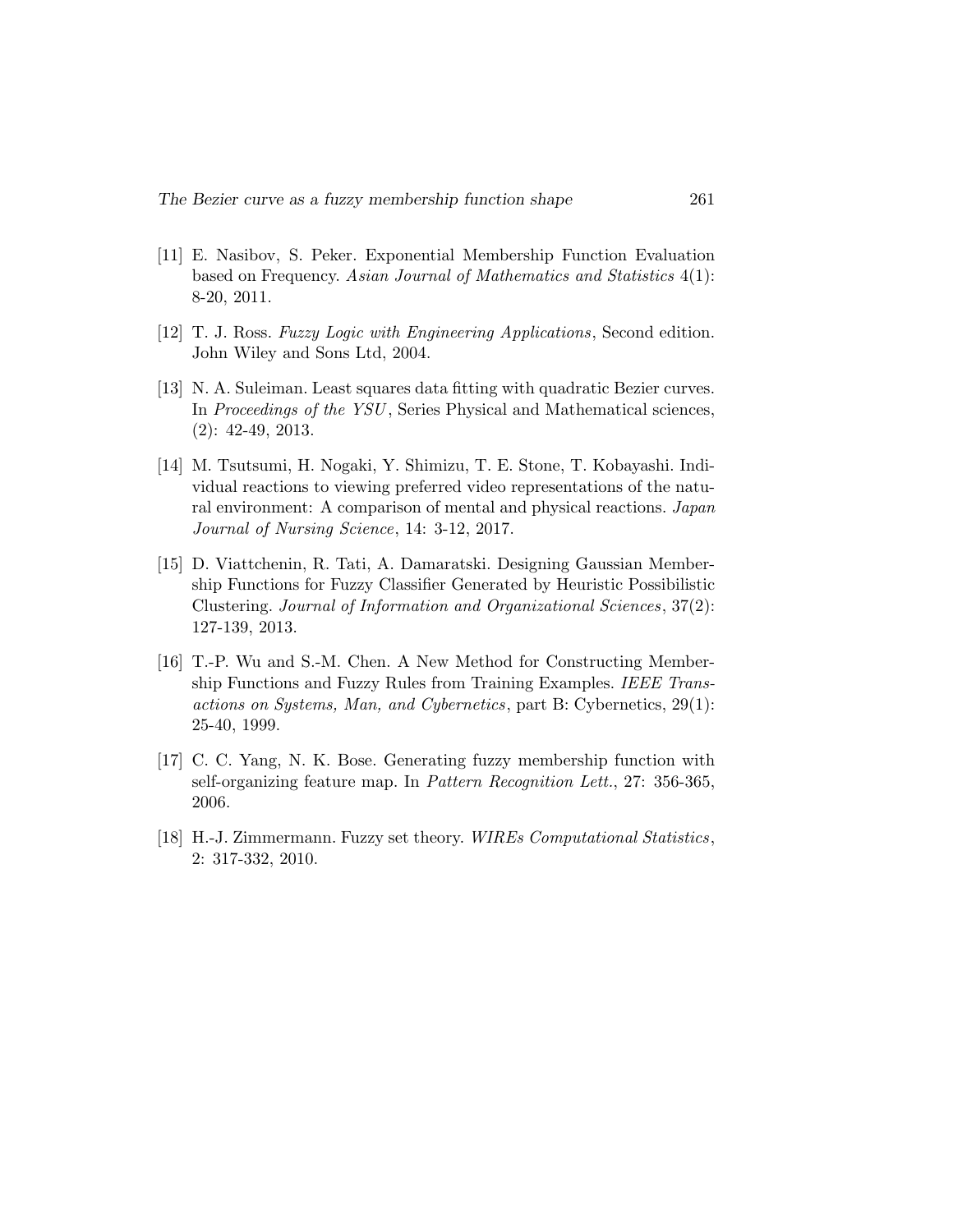# A Appendix

| Class         | Midpoint | Frequency       | Relative        | Normalized                  |
|---------------|----------|-----------------|-----------------|-----------------------------|
| interval      | $m_i$    | .f <sub>i</sub> | frequency $p_i$ | frequency $\widetilde{p}_i$ |
| [0, 15; 0, 2) | 0.175    | 8               | 0,00960384      | 0,02484472                  |
| [0, 2; 0, 25) | 0.225    | 65              | 0.07803121      | 0.201863354                 |
| [0, 25; 0, 3) | 0,275    | 322             | 0.38655462      |                             |
| [0, 3; 0, 35) | 0.325    | 266             | 0.31932773      | 0.826086957                 |
| [0, 35; 0, 4) | 0,375    | 130             | 0.15606242      | 0,403726708                 |
| [0, 4; 0, 45) | 0.425    | 28              | 0.03361345      | 0,086956522                 |
| [0, 45; 0, 5) | 0.475    |                 | 0.00840336      | 0.02173913                  |
| [0, 5; 0, 5)5 | 0,525    | 3               | 0.00360144      | 0.00931677                  |
| [0, 55; 0, 6) | 0,575    | 3               | 0.00360144      | 0.00931677                  |
| [0, 6; 0, 65) | 0.625    |                 | 0.00120048      | 0.00310559                  |

Table 4: Frequency table of first sedation stage

| Class         | Midpoint | Frequency      | Relative        | Normalized                  |
|---------------|----------|----------------|-----------------|-----------------------------|
| interval      | $m_i$    | $f_i$          | frequency $p_i$ | frequency $\widetilde{p}_i$ |
| [0, 2; 0, 25) | 0.225    | $\overline{4}$ | 0.00229621      | 0.011267606                 |
| [0, 25; 0, 3) | 0.275    | 33             | 0.01894374      | 0.092957746                 |
| [0, 3; 0, 35) | 0,325    | 124            | 0.07118255      | 0.349295775                 |
| [0, 35; 0, 4) | 0.375    | 280            | 0.16073479      | 0.788732394                 |
| [0, 4; 0, 45) | 0.425    | 355            | 0.20378875      |                             |
| [0, 45; 0, 5) | 0.475    | 216            | 0.12399541      | 0.608450704                 |
| [0, 5; 0, 55) | 0,525    | 199            | 0.11423651      | 0.56056338                  |
| [0, 55; 0, 6) | 0,575    | 143            | 0.08208955      | 0.402816901                 |
| [0, 6; 0, 65) | 0.625    | 157            | 0.09012629      | 0.442253521                 |
| [0, 65; 0, 7) | 0.675    | 117            | 0.06716418      | 0.329577465                 |
| [0, 7; 0, 75) | 0,725    | 67             | 0.03846154      | 0.188732394                 |
| [0, 75; 0, 8) | 0,775    | 38             | 0.02181401      | 0.107042254                 |
| [0, 8; 0, 85) | 0,825    | 6              | 0.00344432      | 0.016901408                 |
| [0, 85; 0, 9) | 0,875    |                | 0.00057405      | 0.002816901                 |
| [0, 9; 0, 95) | 0.925    | 2              | 0.00114811      | 0.005633803                 |

Table 5: Frequency table of second sedation stage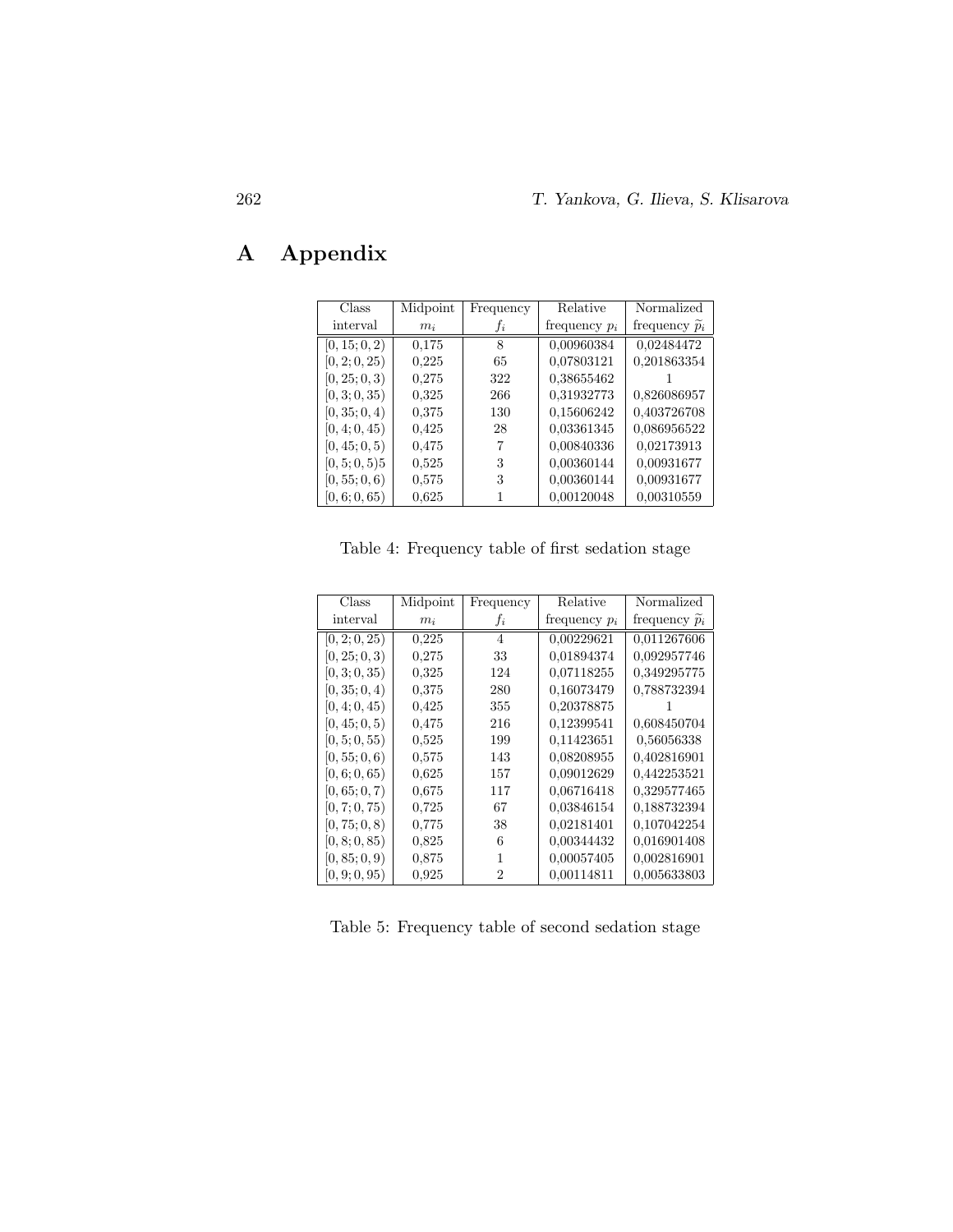| Class         | Midpoint | Frequency | Relative        | Normalized              |
|---------------|----------|-----------|-----------------|-------------------------|
| interval      | $m_i$    | $f_i$     | frequency $p_i$ | frequency $\tilde{p}_i$ |
| [0, 25; 0, 3) | 0,275    | 1         | 0,0003712       | 0,002004008             |
| [0, 3; 0, 35) | 0,325    | 3         | 0,00111359      | 0,006012024             |
| [0, 35; 0, 4) | 0,375    | 25        | 0,00927988      | 0,0501002               |
| [0, 4; 0, 45) | 0,425    | 119       | 0,04417223      | 0,238476954             |
| [0, 45; 0, 5) | 0,475    | 112       | 0,04157387      | 0,224448898             |
| [0, 5; 0, 55) | 0,525    | 199       | 0,07386785      | 0,398797595             |
| [0, 55; 0, 6) | 0,575    | 189       | 0,0701559       | 0,378757515             |
| [0, 6; 0, 65) | 0,625    | 344       | 0,12769117      | 0,689378758             |
| [0, 65; 0, 7) | 0,675    | 304       | 0,11284336      | 0,609218437             |
| [0, 7; 0, 75) | 0,725    | 347       | 0,12880475      | 0,695390782             |
| [0, 75; 0, 8) | 0,775    | 379       | 0,140683        | 0,759519038             |
| [0, 8; 0, 85) | 0,825    | 499       | 0,18522643      |                         |
| [0, 85; 0, 9) | 0,875    | 129       | 0,04788419      | 0,258517034             |
| [0, 9; 0, 95) | 0,925    | 30        | 0,01113586      | 0,06012024              |
| [0, 95; 1)    | 0,975    | 14        | 0,00519673      | 0,028056112             |

Table 6: Frequency table of third sedation stage

| Class         | Midpoint | Frequency | Relative        | Normalized              |
|---------------|----------|-----------|-----------------|-------------------------|
| interval      | $m_i$    | .t.       | frequency $p_i$ | frequency $\tilde{p}_i$ |
| [0, 4; 0, 45) | 0,425    | 1         | 0,00135685      | 0,00456621              |
| [0, 45; 0, 5) | 0,475    | 4         | 0,00542741      | 0,01826484              |
| [0, 5; 0, 55) | 0.525    | 8         | 0,01085482      | 0,03652968              |
| [0, 55; 0, 6) | 0,575    | 8         | 0,01085482      | 0,03652968              |
| [0, 6; 0, 65) | 0.625    | 10        | 0,01356852      | 0,0456621               |
| [0, 65; 0, 7) | 0,675    | 23        | 0,0312076       | 0,105022831             |
| [0, 7; 0, 75) | 0,725    | 65        | 0,08819539      | 0,296803653             |
| [0, 75; 0, 8) | 0,775    | 51        | 0,06919946      | 0,232876712             |
| [0, 8; 0, 85) | 0,825    | 219       | 0,29715061      |                         |
| [0, 85; 0, 9) | 0.875    | 215       | 0,2917232       | 0,98173516              |
| [0, 9; 0, 95) | 0,925    | 92        | 0,12483039      | 0,420091324             |
| [0, 95; 1)    | 0,975    | 41        | 0,05563094      | 0,187214612             |

Table 7: Frequency table of fourth sedation stage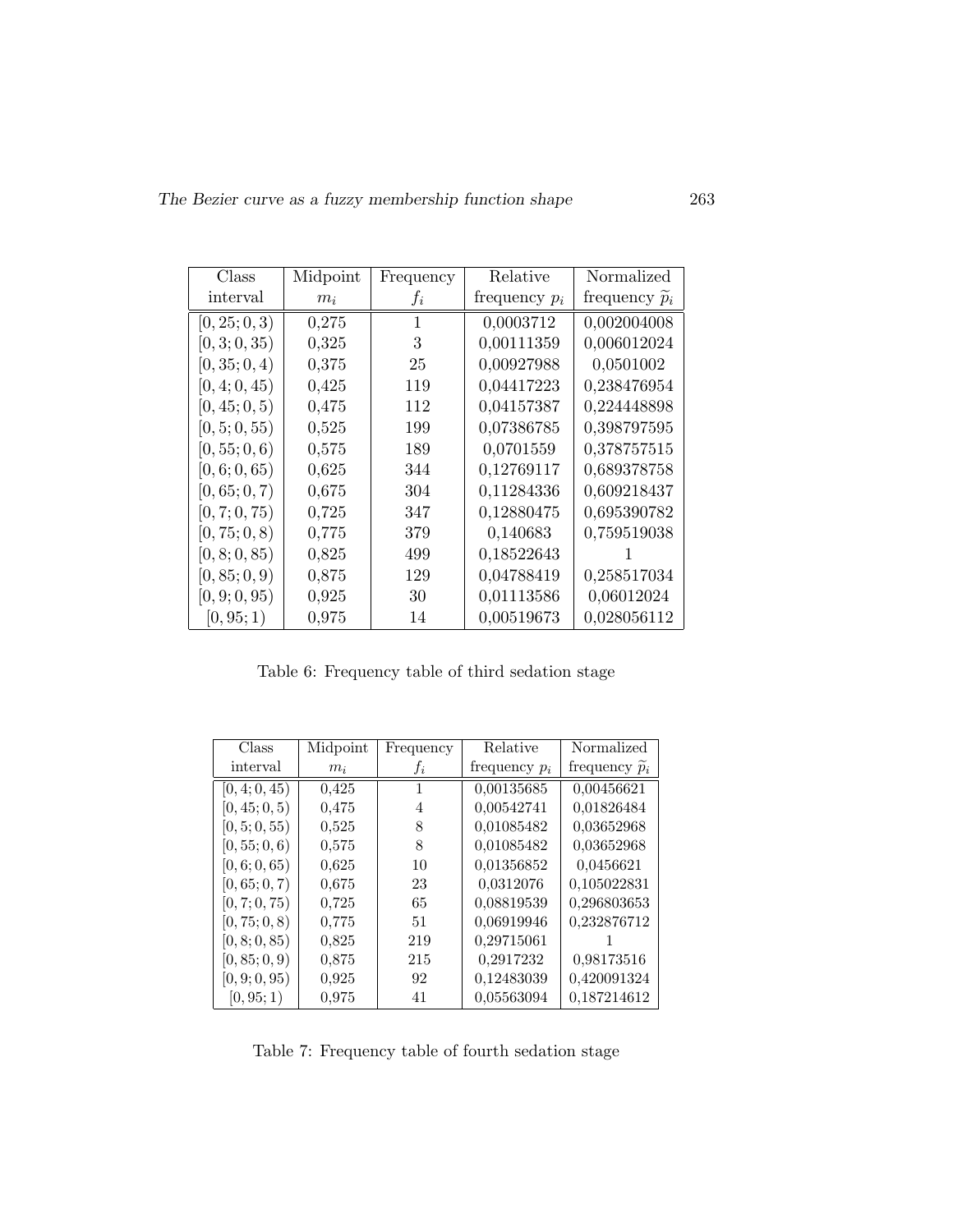| Class         | Midpoint | Frequency                   | Relative        | Normalized              |
|---------------|----------|-----------------------------|-----------------|-------------------------|
| interval      | $m_i$    | .t.                         | frequency $p_i$ | frequency $\tilde{p}_i$ |
| [0, 35; 0, 4) | 0,375    | 3                           | 0,00413223      | 0,009493671             |
| [0, 4; 0, 45) | 0.425    | 4                           | 0,00550964      | 0,012658228             |
| [0, 45; 0, 5) | 0.475    | 3                           | 0,00413223      | 0,009493671             |
| [0, 5; 0, 55) | 0,525    | 11                          | 0,01515152      | 0,034810127             |
| [0, 55; 0, 6) | 0.575    | 2                           | 0,00275482      | 0,006329114             |
| [0, 6; 0, 65) | 0,625    | 4                           | 0,00550964      | 0,012658228             |
| [0, 65; 0, 7) | 0.675    | $\mathcal{D}_{\mathcal{L}}$ | 0,00275482      | 0,006329114             |
| [0, 7; 0, 75) | 0,725    | 4                           | 0,00550964      | 0,012658228             |
| [0, 75; 0, 8) | 0.775    | 7                           | 0,00964187      | 0,022151899             |
| [0, 8; 0, 85) | 0,825    | 46                          | 0,06336088      | 0,14556962              |
| [0, 85; 0, 9) | 0.875    | 260                         | 0,35812672      | 0,82278481              |
| [0, 9; 0, 95) | 0,925    | 316                         | 0,43526171      |                         |
| [0, 95; 1)    | 0.975    | 64                          | 0.08815427      | 0.202531646             |

Table 8: Frequency table of fifth sedation stage

|                             | Left        |            | Right       |            |
|-----------------------------|-------------|------------|-------------|------------|
| <b>Stages</b>               | $\sigma$    | $S_L$      | b           | $S_R$      |
|                             | 0.03366153  | 1,19058453 | 0,10954908  | 1,75612535 |
| $\mathcal{D}_{\mathcal{L}}$ | 0,098304385 | 2.12921635 | 0,140004284 | 0,97277506 |
| 3                           | 0,23903161  | 1,16559615 | 0,03494202  | 0,91429043 |
|                             | 0,04244326  | 0,67457267 | 0,12082079  | 4,33694334 |
| 5                           | 0,08407821  | 1,03766617 | 0.075       | 0,55743699 |

Table 10: Parameters of the membership functions (3) used as a benchmark